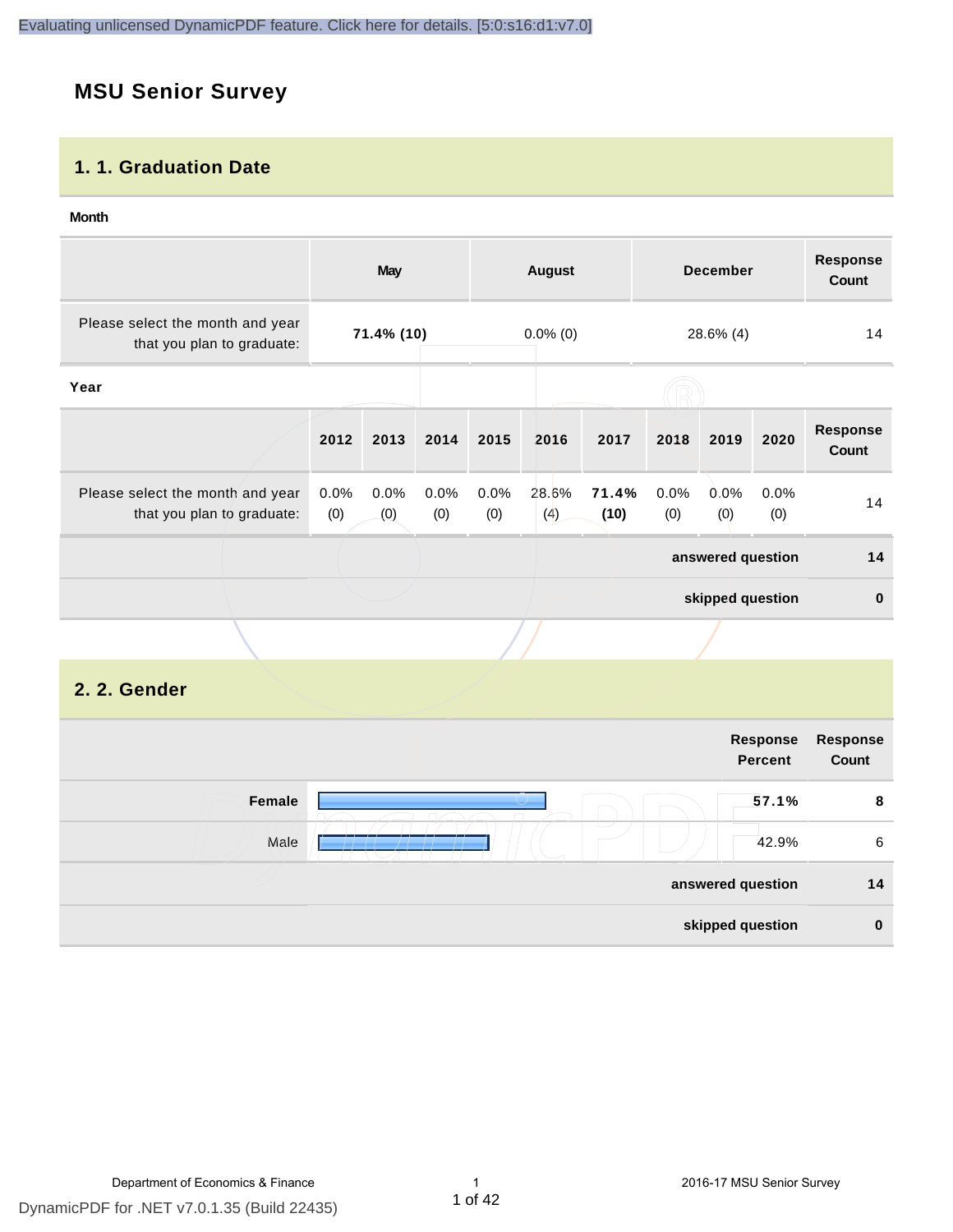## **3. 3. Ethnic Background**

|                                           | <b>Response</b><br>Percent | <b>Response</b><br>Count |
|-------------------------------------------|----------------------------|--------------------------|
| White                                     | 100.0%                     | 14                       |
| Black/African-American                    | 0.0%                       | 0                        |
| Asian                                     | 0.0%                       | $\pmb{0}$                |
| Hispanic/Latino                           | 0.0%                       | $\pmb{0}$                |
| American Indian/Alaskan Native            | 0.0%                       | $\mathbf 0$              |
| Native Hawaiian/Other Pacific<br>Islander | 0.0%                       | $\mathbf 0$              |
| Two or more races                         | 0.0%                       | $\mathsf{O}$             |
|                                           | answered question          | 14                       |
|                                           | skipped question           | $\pmb{0}$                |
|                                           |                            |                          |

# **4. 4. Are you a U.S. citizen?**

|     | Response<br><b>Percent</b> | <b>Response</b><br>Count |
|-----|----------------------------|--------------------------|
| Yes | 100.0%                     | 14                       |
| No  | 0.0%<br>$\bigcirc$         | $\mathbf 0$              |
|     | answered question          | 14                       |
|     | skipped question           | $\bf{0}$                 |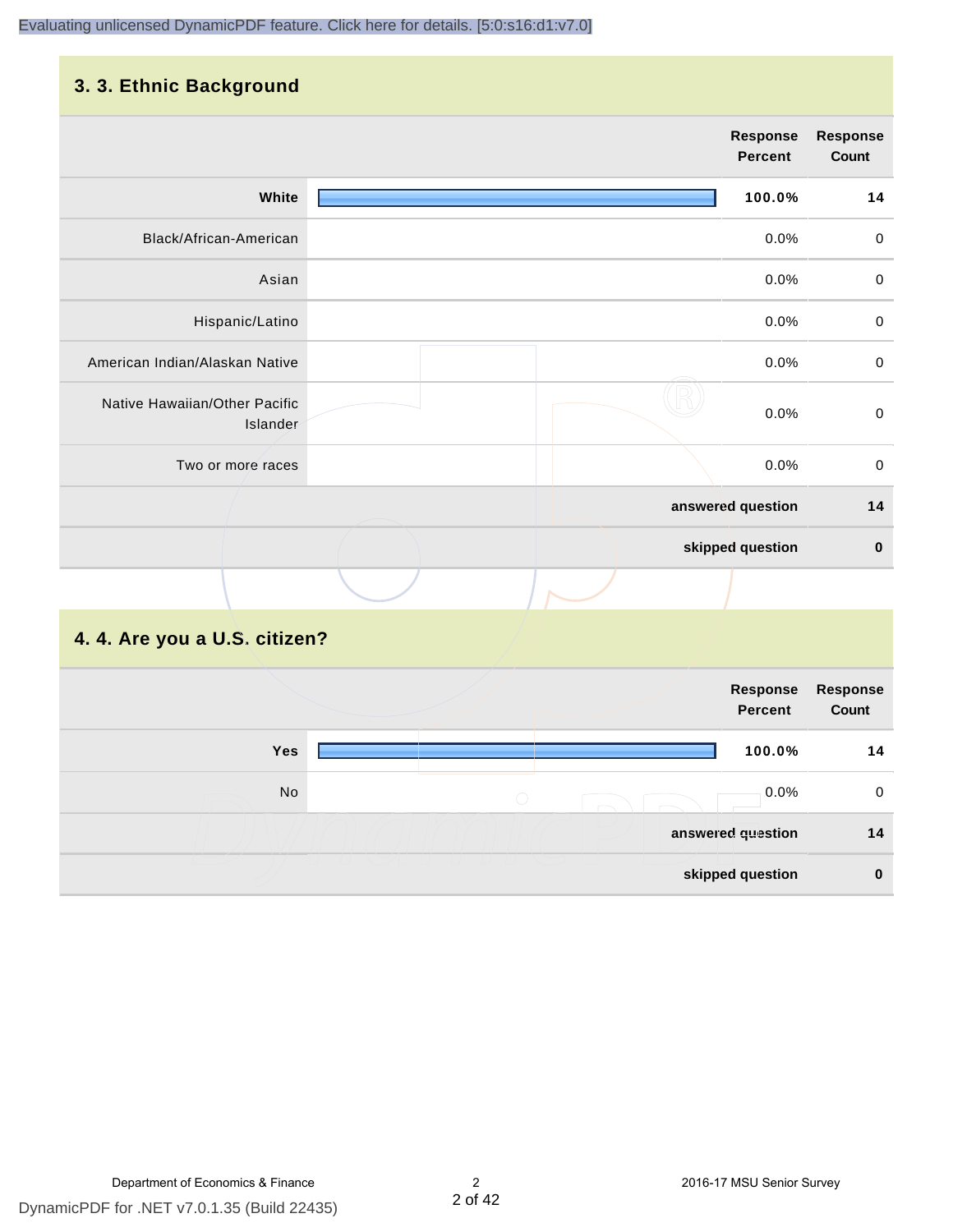# **5. 5. What is your residency classification at MSU? Response Response Percent Count In-state 85.7% 12** Out-of-state 14.3% 2 International 0.0% 0 **answered question 14 skipped question 0** DynamicPDF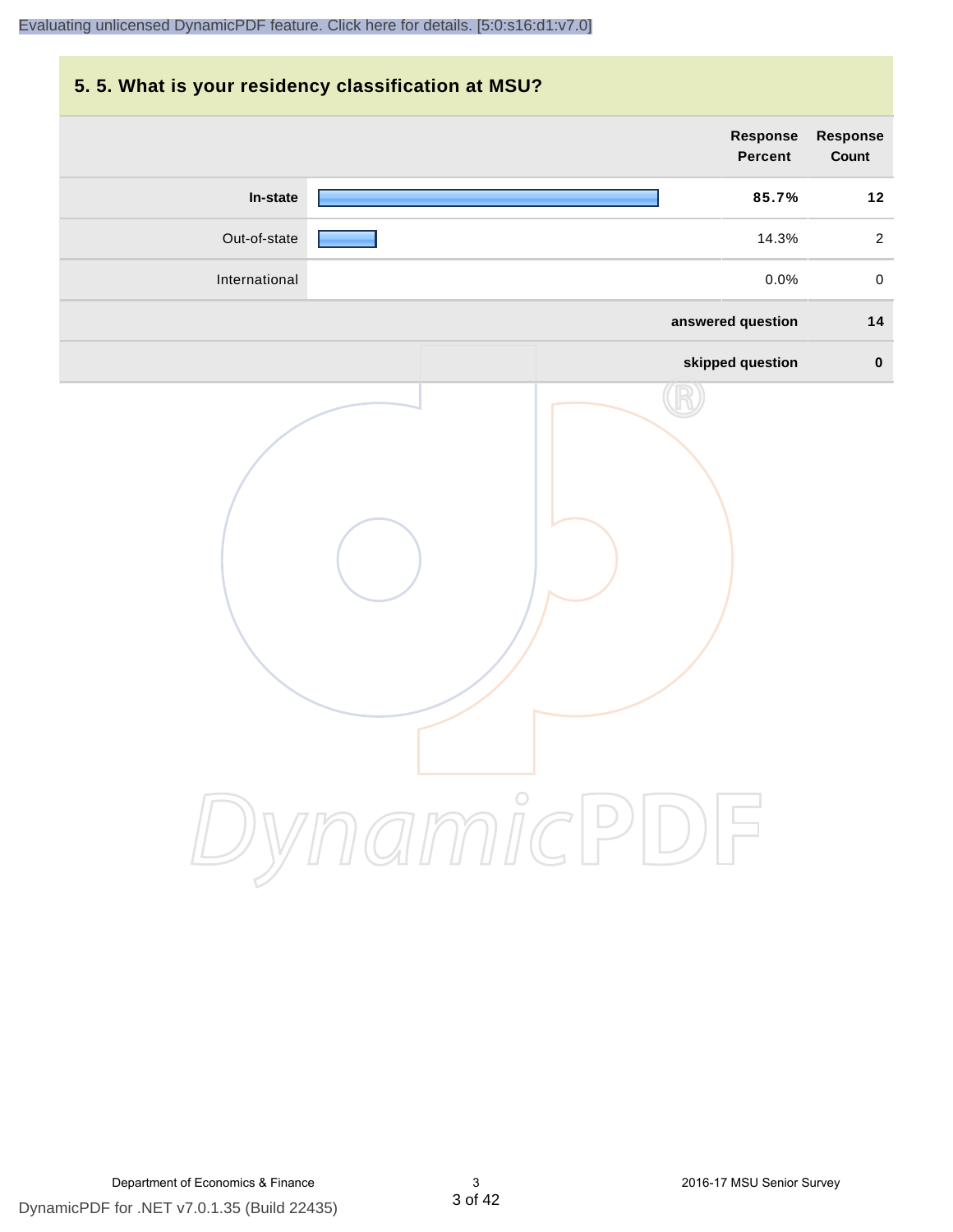# **5. 5. What is your residency classification at MSU? answered question 14 skipped question 0**

#### **6. 6. Age**

|               | Response<br><b>Percent</b> | <b>Response</b><br>Count |
|---------------|----------------------------|--------------------------|
| 24 or younger | 78.6%                      | 11                       |
| 25-34         | 7.1%                       |                          |
| 35-44         | 7.1%                       |                          |
| 45 or older   | 7.1%                       |                          |
|               | answered question          | 14                       |
|               | skipped question           | $\mathbf 0$              |

#### **7. 7. Has either of your parents received a bachelor's degree?**

|     | Response<br>Percent | Response<br>Count |
|-----|---------------------|-------------------|
| Yes | 78.6%               | 11                |
| No  | 21.4%               | 3                 |
|     | answered question   | 14                |
|     | skipped question    | $\bf{0}$          |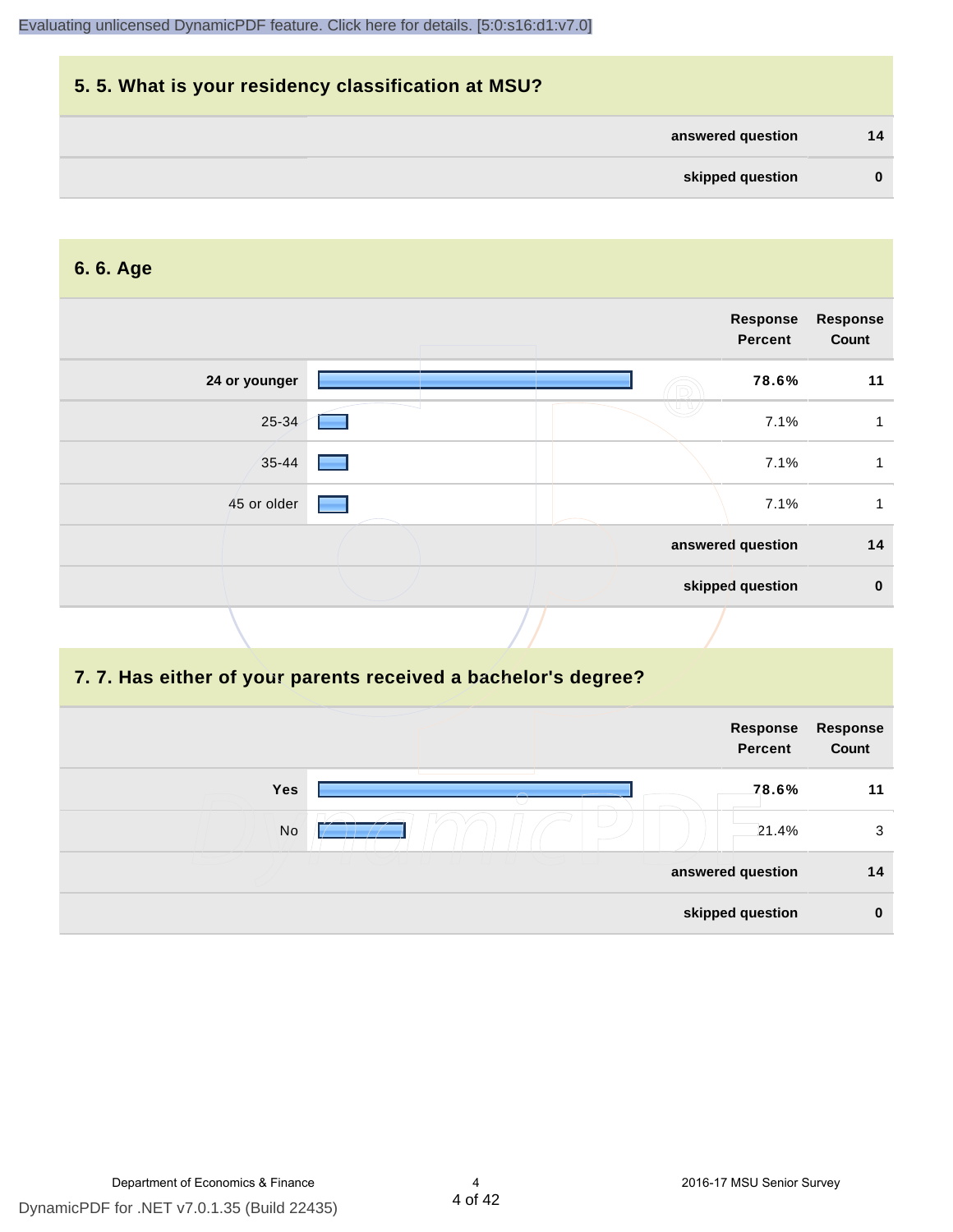#### **8. 8. Has either of your parents received a degree from MSU?**

| Response<br>Percent | <b>Response</b><br>Count |
|---------------------|--------------------------|
| <b>Yes</b><br>50.0% | 7                        |
| <b>No</b><br>50.0%  | 7                        |
| answered question   | 14                       |
| skipped question    | $\bf{0}$                 |

| 9.9. What was your original entry status to MSU?    |                                   |                          |
|-----------------------------------------------------|-----------------------------------|--------------------------|
|                                                     | <b>Response</b><br><b>Percent</b> | <b>Response</b><br>Count |
| <b>Freshman</b>                                     | 71.4%                             | 10                       |
| Transfer from community<br>college/technical school | 21.4%                             | 3                        |
| Transfer from 4-yr institution                      | 7.1%                              | 1                        |
|                                                     | answered question                 | 14                       |
|                                                     | skipped question                  | $\bf{0}$                 |

**10. 10. How many credits were transferred?**

|             | Response<br><b>Percent</b> | <b>Response</b><br>Count |
|-------------|----------------------------|--------------------------|
| 12 or fewer | 0.0%                       | $\mathbf 0$              |
| 13-30       | 0.0%                       | $\mathbf 0$              |
| $31 - 60$   | 25.0%                      | 1                        |
| Over 60     | 75.0%                      | 3                        |
|             | answered question          | $\boldsymbol{4}$         |
|             | skipped question           | 10                       |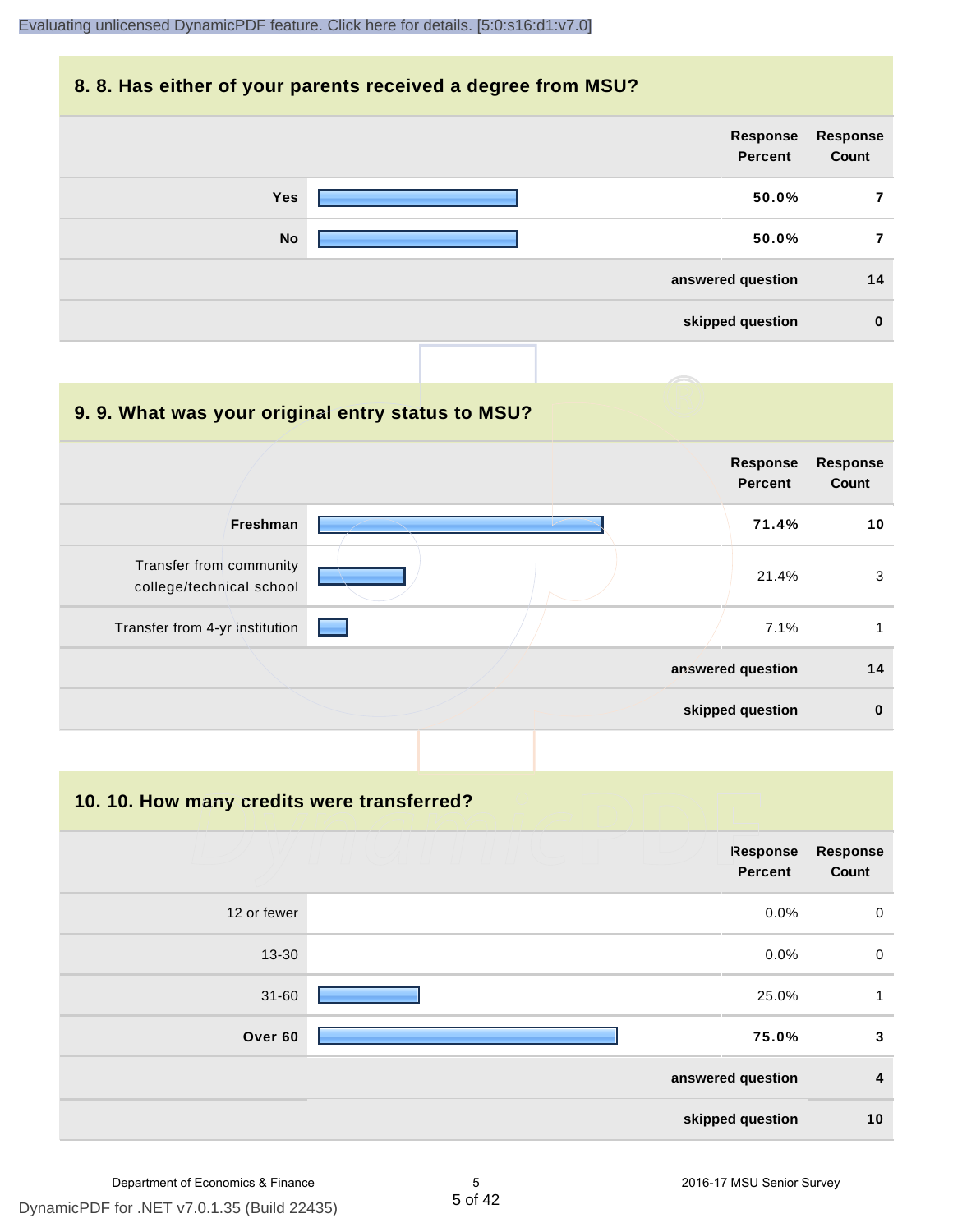#### **11. 11. Approximately what percent of your University Studies (general education) classes did you take at MSU?**

|                                                      |            | Response<br><b>Percent</b>        | <b>Response</b><br>Count |
|------------------------------------------------------|------------|-----------------------------------|--------------------------|
| <b>Under 25%</b>                                     |            | 50.0%                             | $\mathbf{2}$             |
| 25-49%                                               |            | 25.0%                             | $\mathbf{1}$             |
| 50-74%                                               |            | 25.0%                             | $\mathbf{1}$             |
| 75-100%                                              |            | 0.0%                              | $\mathbf 0$              |
|                                                      |            | answered question                 | $\overline{4}$           |
|                                                      |            | skipped question                  | 10                       |
|                                                      |            |                                   |                          |
| 12. 12. What has been your attendance status at MSU? |            |                                   |                          |
|                                                      |            | <b>Response</b><br><b>Percent</b> | <b>Response</b><br>Count |
| <b>Primarily full-time</b>                           |            | 92.9%                             | 13                       |
| Primarily part-time                                  |            | 7.1%                              | $\mathbf{1}$             |
|                                                      |            | answered question                 | 14                       |
|                                                      |            | skipped question                  | $\pmb{0}$                |
|                                                      | $\bigcirc$ |                                   |                          |

DynamicPDF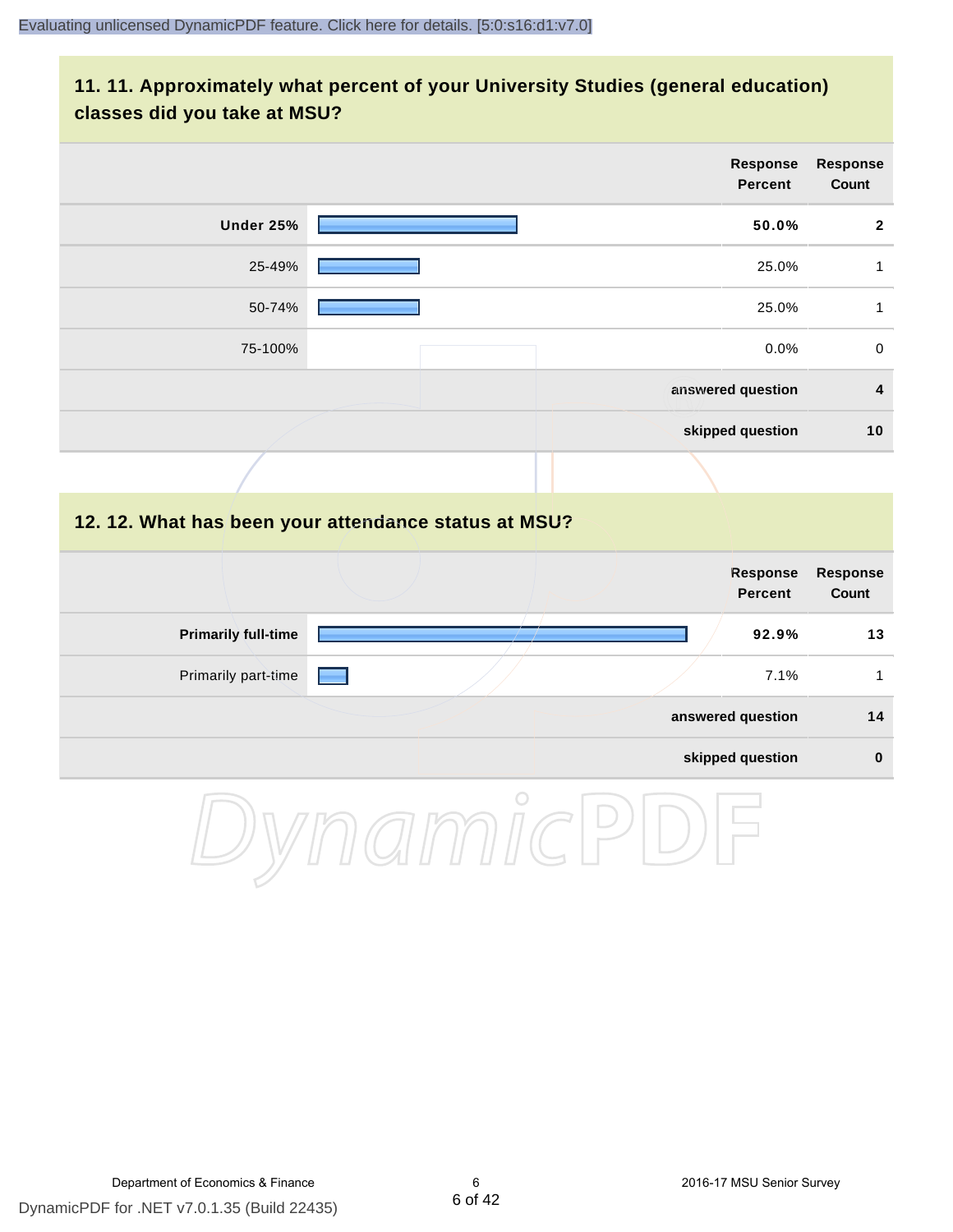# **13. 13. In which Residential College are you a member?**

|                            | Response<br><b>Percent</b> | <b>Response</b><br>Count |
|----------------------------|----------------------------|--------------------------|
| Do not know                | 0.0%                       | $\pmb{0}$                |
| <b>Clark College</b>       | 21.4%                      | $\mathbf 3$              |
| Elizabeth College          | 7.1%                       | $\mathbf{1}$             |
| Franklin-Springer Colleges | 0.0%                       | $\pmb{0}$                |
| <b>Hart College</b>        | 14.3%                      | $\overline{2}$           |
| <b>Hester College</b>      | 21.4%                      | $\mathbf{3}$             |
| Regents College            | 0.0%                       | $\mathbf 0$              |
| Richmond College           | 14.3%                      | $\overline{2}$           |
| <b>White College</b>       | 21.4%                      | $\mathbf{3}$             |
|                            | answered question          | 14                       |
|                            | skipped question           | $\bf{0}$                 |

DynamicPDF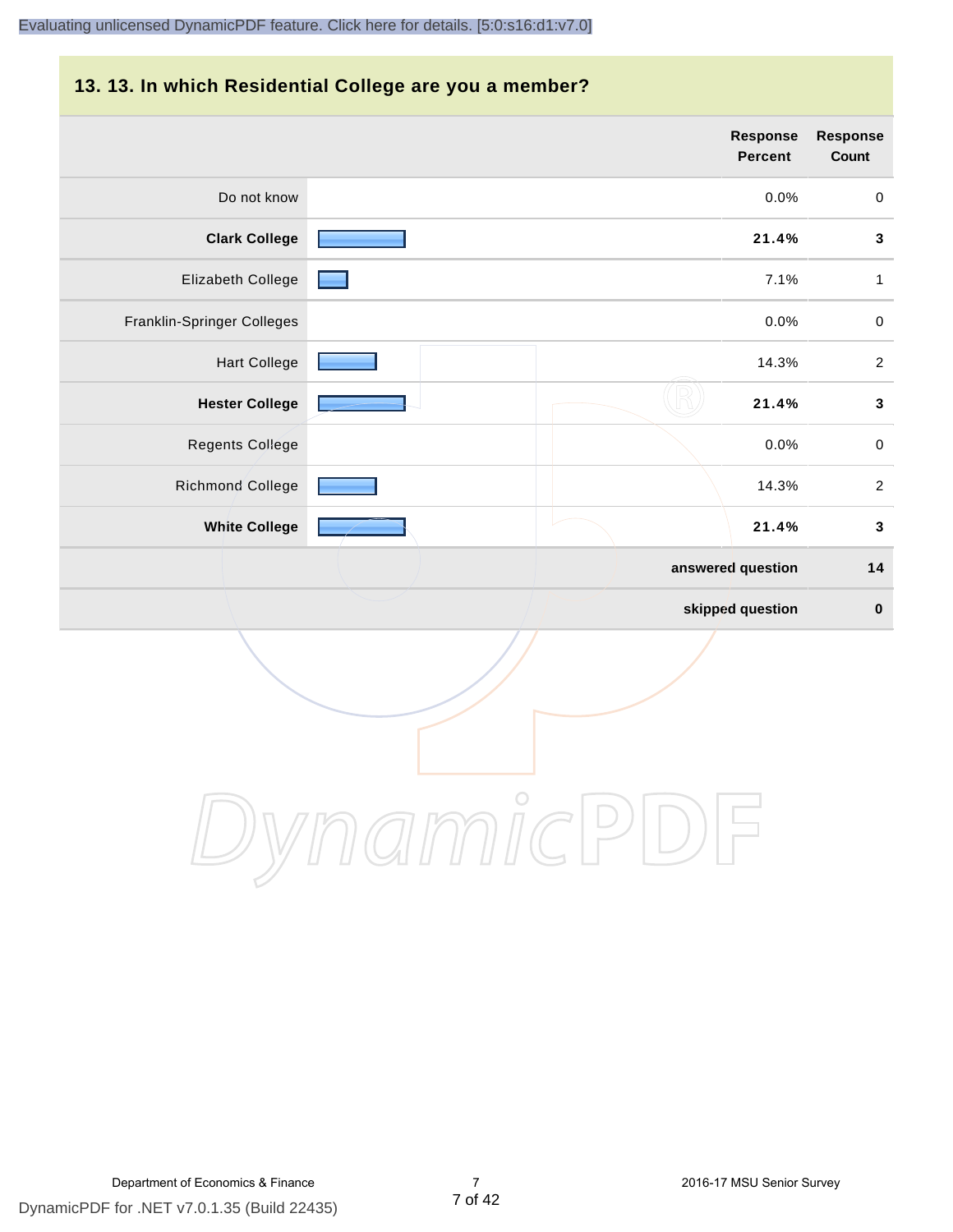# **13. 13. In which Residential College are you a member? answered question 14 skipped question 0**

#### **14. 14. Have you ever received any type of Financial Aid while at MSU? (scholarships, grants, work-study, etc.)**



**15. 15. How many years will it take you to complete your degree from the point of your initial enrollment in college (including any time at a previous institution)?**

|               | Response<br>Percent | Response<br>Count       |
|---------------|---------------------|-------------------------|
| Two           |                     | 7.1%<br>$\mathbf{1}$    |
| Three         | $\bigcirc$          | 14.3%<br>$\overline{2}$ |
| Four          |                     | 71.4%<br>10             |
| Five          |                     | 7.1%<br>1               |
| Six           |                     | $\pmb{0}$<br>0.0%       |
| More than six |                     | 0.0%<br>$\mathbf 0$     |
|               | answered question   | 14                      |
|               | skipped question    | $\pmb{0}$               |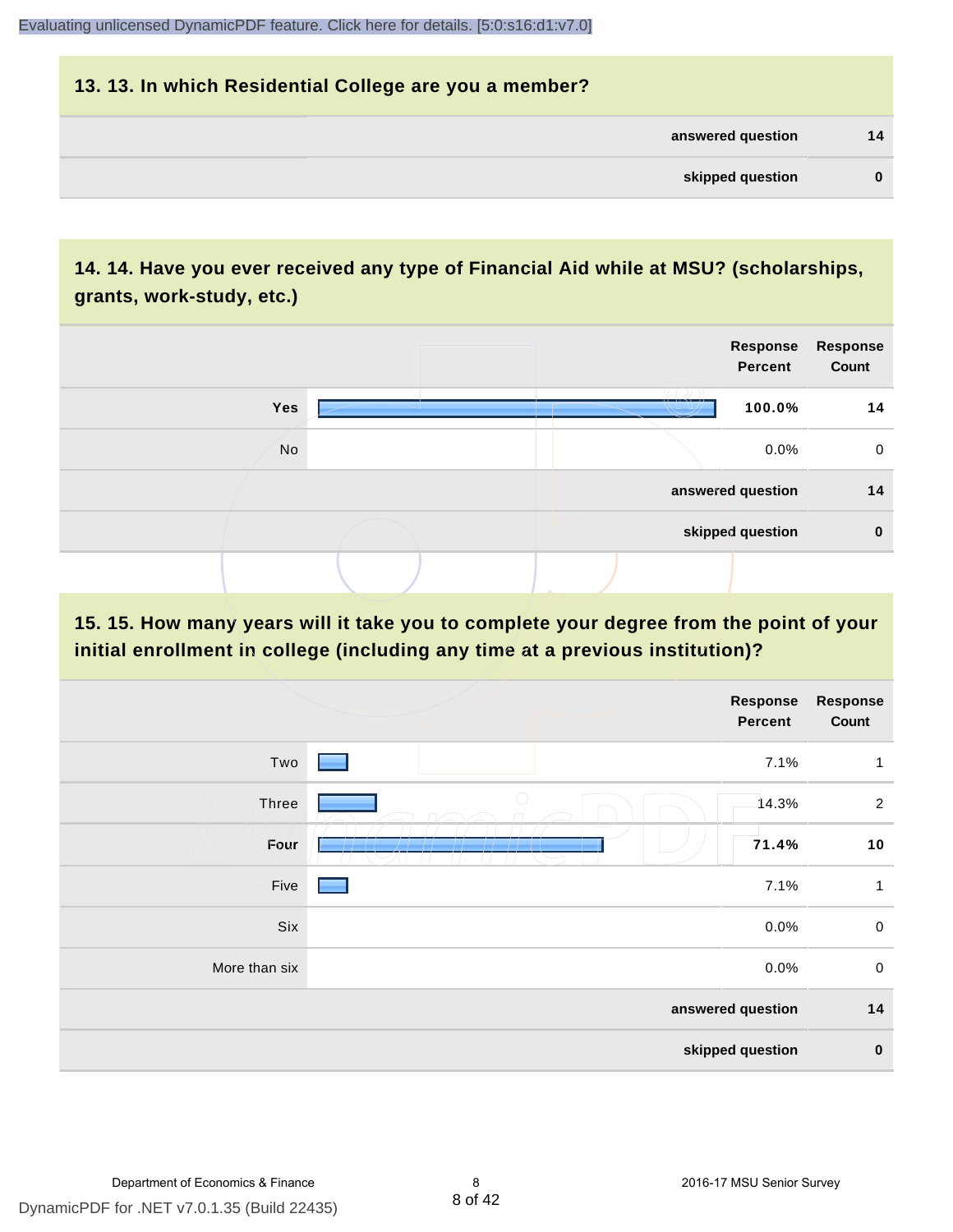#### **16. 16. In what range does your grade point average fall?**

|                | Response<br>Percent | Response<br>Count |
|----------------|---------------------|-------------------|
| Less than 2.00 | 0.0%                | $\mathbf 0$       |
| 2.00-2.50      | $0.0\%$             | $\mathbf 0$       |
| 2.51-3.00      | 21.4%               | $\sqrt{3}$        |
| 3.01-3.50      | 35.7%               | $\sqrt{5}$        |
| $3.51 - 4.00$  | 42.9%               | $\bf 6$           |
|                | answered question   | 14                |
|                | skipped question    | $\pmb{0}$         |
|                | $\bigcirc$          |                   |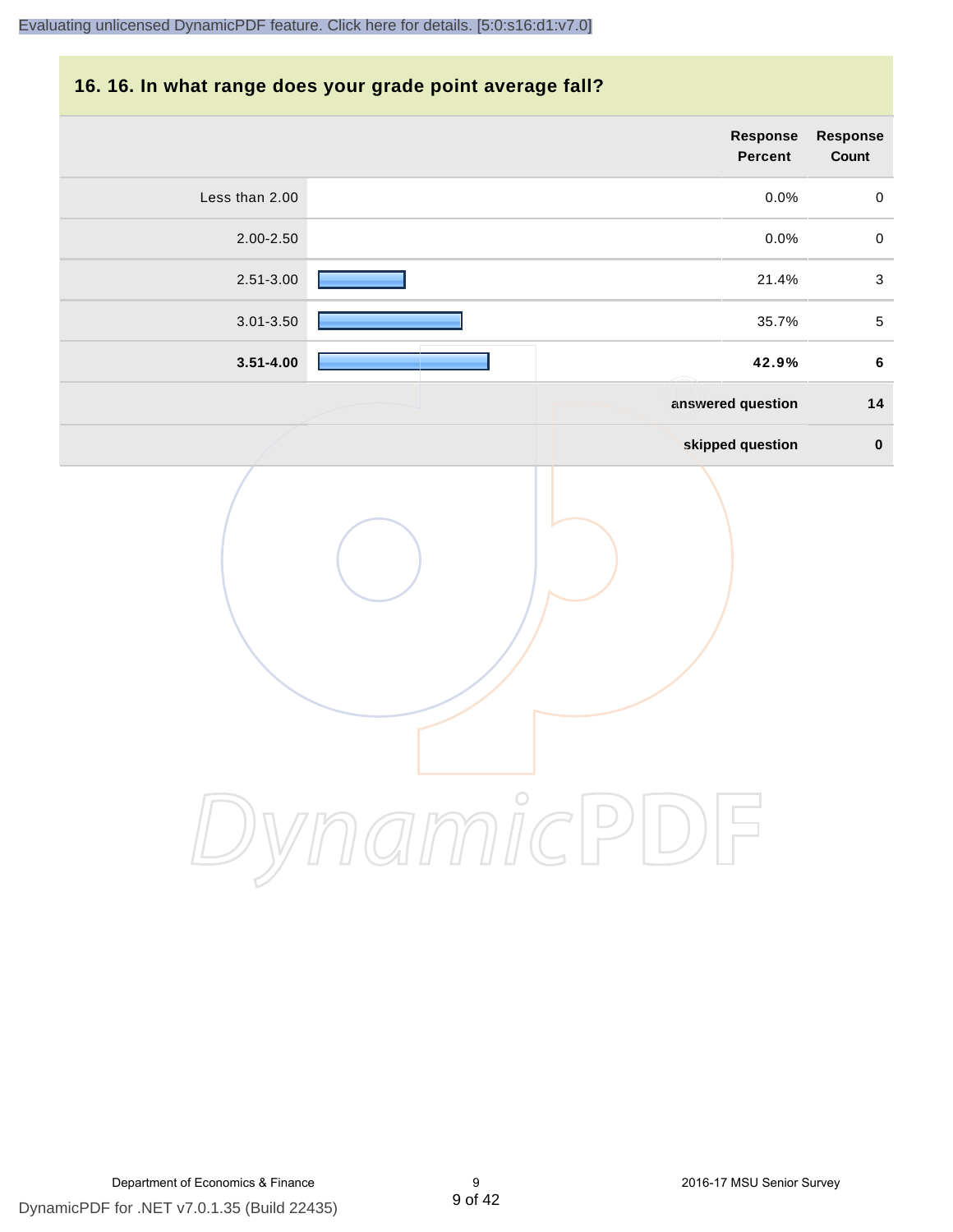|                                                          |            | <b>Response</b><br><b>Percent</b> | <b>Response</b><br><b>Count</b> |
|----------------------------------------------------------|------------|-----------------------------------|---------------------------------|
| Accounting                                               |            | 0.0%                              | $\boldsymbol{0}$                |
| Advertising                                              |            | 0.0%                              | $\boldsymbol{0}$                |
| Agricultural Science & Technology<br>(associate's)       |            | 0.0%                              | $\pmb{0}$                       |
| Agricultural Science (bachelor's)                        |            | 0.0%                              | $\mathbf 0$                     |
| Animal Technology/Animal-Equine                          |            | 0.0%                              | $\mathbf 0$                     |
| Animal Technology/Vet Tech,<br>Pre-Vet                   |            | 0.0%                              | $\mathbf 0$                     |
| <b>Applied Physics</b>                                   |            | 0.0%                              | $\mathbf 0$                     |
| Art                                                      |            | 0.0%                              | $\mathbf 0$                     |
| <b>Athletic Training</b>                                 |            | 0.0%                              | $\pmb{0}$                       |
| Biology                                                  |            | 0.0%                              | $\boldsymbol{0}$                |
| <b>Business Administration</b><br>(associate's)          |            | 0.0%                              | $\pmb{0}$                       |
| <b>Business Administration</b><br>(bachelor's)           | $\bigcirc$ | 0.0%                              | $\boldsymbol{0}$                |
| <b>Career &amp; Technical Education</b><br>(associate's) |            | 0.0%                              | $\mathbf 0$                     |
| <b>Career &amp; Technical Education</b><br>(bachelor's)  |            | 0.0%                              | $\pmb{0}$                       |
| Chemistry                                                |            | 0.0%                              | $\boldsymbol{0}$                |
| Civil Engineering Technology<br>(associate's)            |            | 0.0%                              | $\boldsymbol{0}$                |
|                                                          |            | answered question                 | $14$                            |
|                                                          |            | skipped question                  | $\pmb{0}$                       |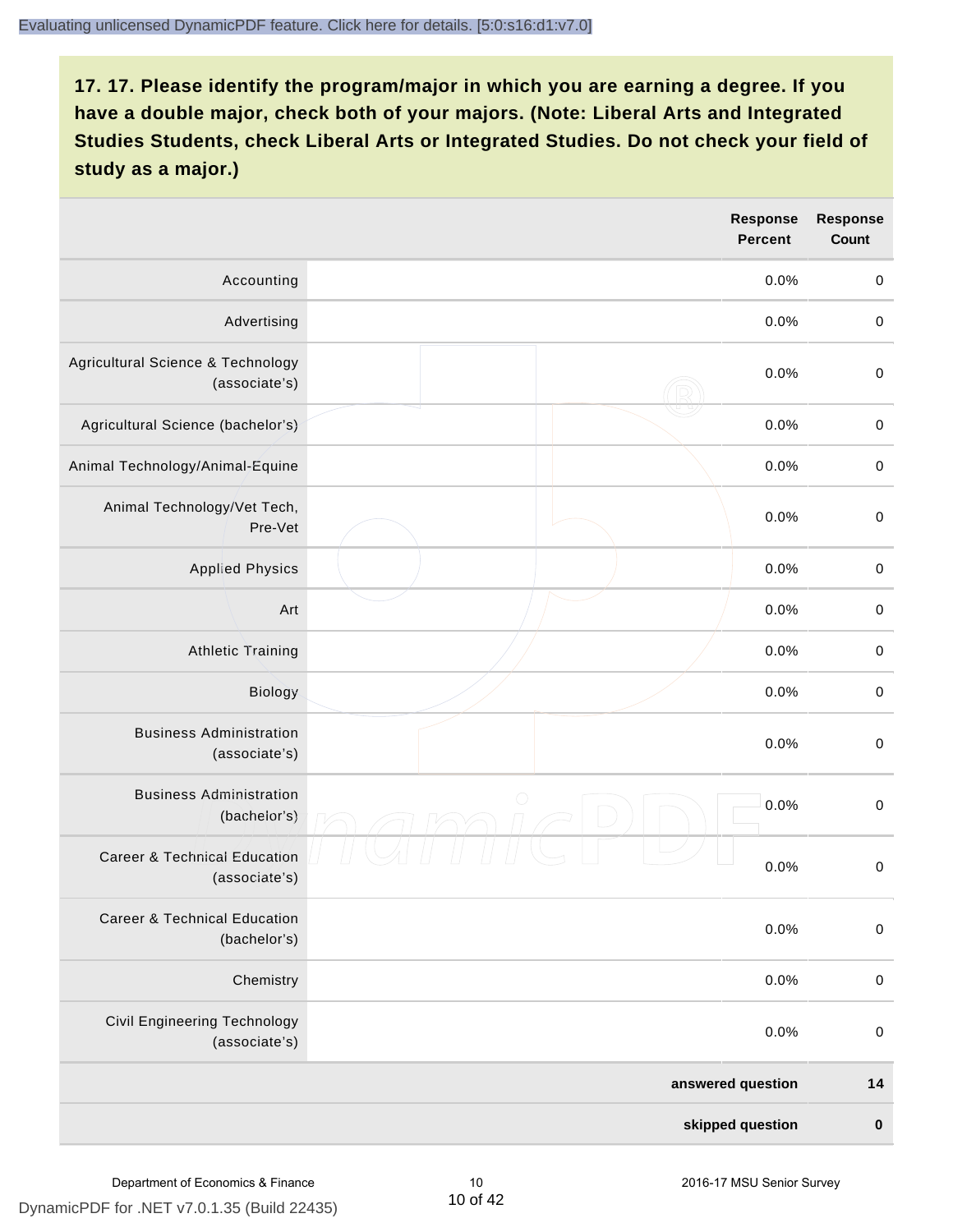| <b>Civil Engineering Technology</b><br>(bachelor's) | 0.0%               | $\mathbf 0$  |
|-----------------------------------------------------|--------------------|--------------|
| <b>Communication Disorders</b>                      | 0.0%               | $\mathbf 0$  |
| <b>Community Health</b>                             | 0.0%               | $\mathbf 0$  |
| <b>Computer Information Systems</b>                 | 0.0%               | $\pmb{0}$    |
| <b>Computer Science</b>                             | 0.0%               | $\mathbf 0$  |
| Creative Writing (BFA)                              | 0.0%               | $\mathbf 0$  |
| <b>Criminal Justice</b>                             | 0.0%               | $\pmb{0}$    |
| Economics                                           | 42.9%              | $\,6\,$      |
| <b>Electromechanical Engineering</b><br>Technology  | 0.0%               | $\mathbf 0$  |
| <b>Elementary School Education</b>                  | 0.0%               | $\mathbf 0$  |
| Engineering Graphics & Design                       | 0.0%               | $\pmb{0}$    |
| <b>Engineering Physics</b>                          | 0.0%               | $\pmb{0}$    |
| English                                             | 0.0%               | $\pmb{0}$    |
| English Education (TESOL)                           | 0.0%<br>$\bigcirc$ | $\pmb{0}$    |
| <b>Exercise Science</b>                             | 0.0%               | $\pmb{0}$    |
| <b>Finance</b>                                      | 57.1%              | 8            |
| French                                              | 0.0%               | $\mathbf 0$  |
| General Studies (associate's)                       | 0.0%               | $\,0\,$      |
| Geosciences                                         | 0.0%               | $\mathbf 0$  |
| German                                              | 7.1%               | $\mathbf{1}$ |
|                                                     | answered question  | $14$         |
|                                                     | skipped question   | $\pmb{0}$    |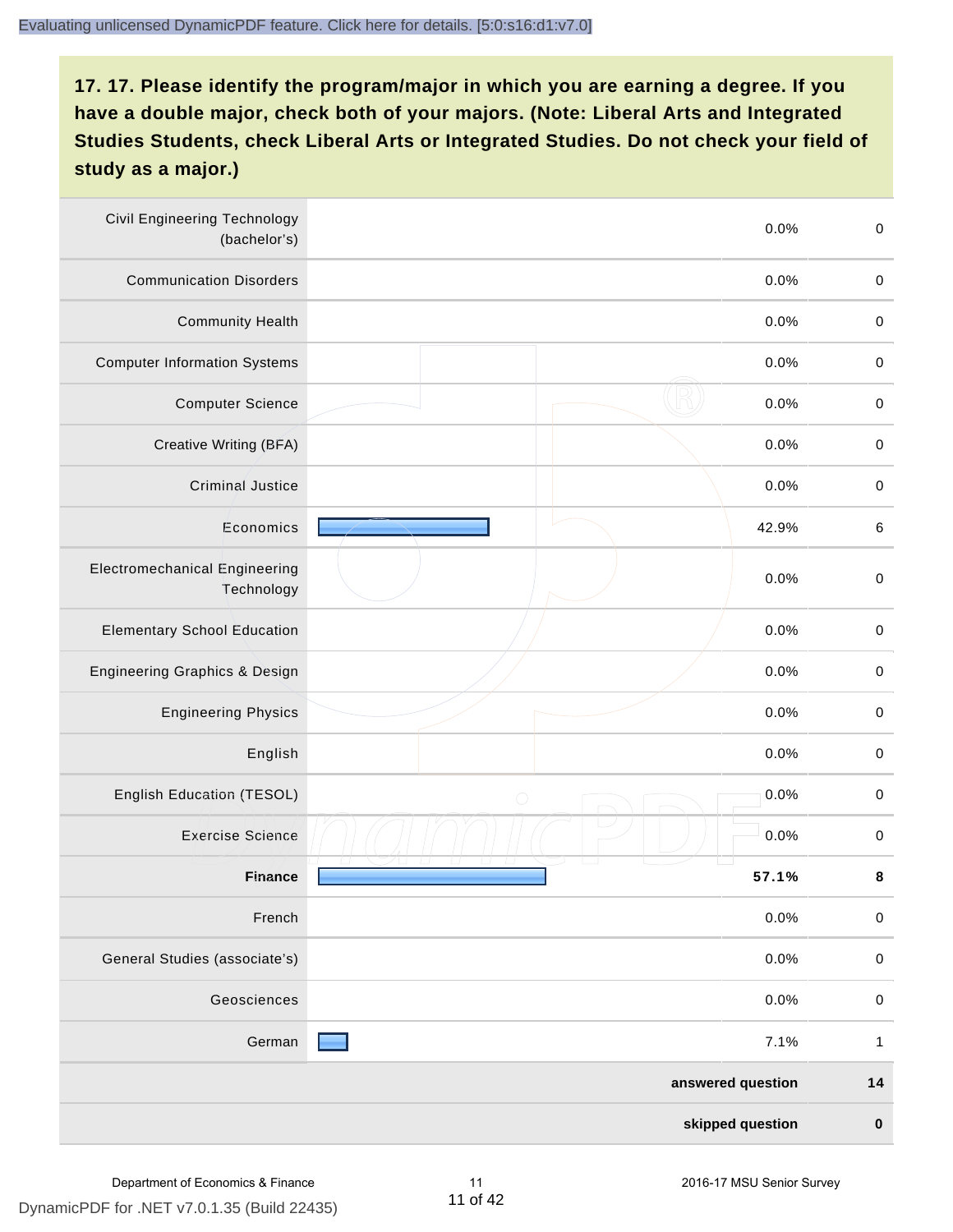| <b>Graphic Communications Media</b>            |            | 0.0%              | $\pmb{0}$    |
|------------------------------------------------|------------|-------------------|--------------|
| <b>Health &amp; Physical Education</b>         |            | 0.0%              | $\pmb{0}$    |
| <b>Health Information Administration</b>       |            | 0.0%              | $\pmb{0}$    |
| History                                        |            | 7.1%              | $\mathbf{1}$ |
| <b>Industrial Technology</b><br>(associate's)  |            | 0.0%              | $\pmb{0}$    |
| Integrated Studies (BIS)                       |            | 0.0%              | $\pmb{0}$    |
| Interdisciplinary Early Childhood<br>Education |            | 0.0%              | $\pmb{0}$    |
| <b>Interior Design</b>                         |            | 0.0%              | $\pmb{0}$    |
| <b>International Business</b>                  |            | 0.0%              | $\pmb{0}$    |
| <b>International Studies</b>                   |            | 0.0%              | $\pmb{0}$    |
| Japanese                                       |            | 0.0%              | $\pmb{0}$    |
| Journalism                                     |            | 0.0%              | $\pmb{0}$    |
| Learning & Behavior Disorders                  |            | 0.0%              | $\pmb{0}$    |
| <b>Liberal Arts</b>                            | $\bigcirc$ | 0.0%              | $\pmb{0}$    |
| Logistics & Supply Chain<br>Management         |            | 0.0%              | $\pmb{0}$    |
| Management                                     |            | 0.0%              | $\pmb{0}$    |
| Manufacturing Technology                       |            | 0.0%              | $\pmb{0}$    |
| Marketing                                      |            | 0.0%              | $\pmb{0}$    |
| Mathematics                                    |            | 7.1%              | $\mathbf{1}$ |
|                                                |            | answered question | $14$         |
|                                                |            | skipped question  | $\pmb{0}$    |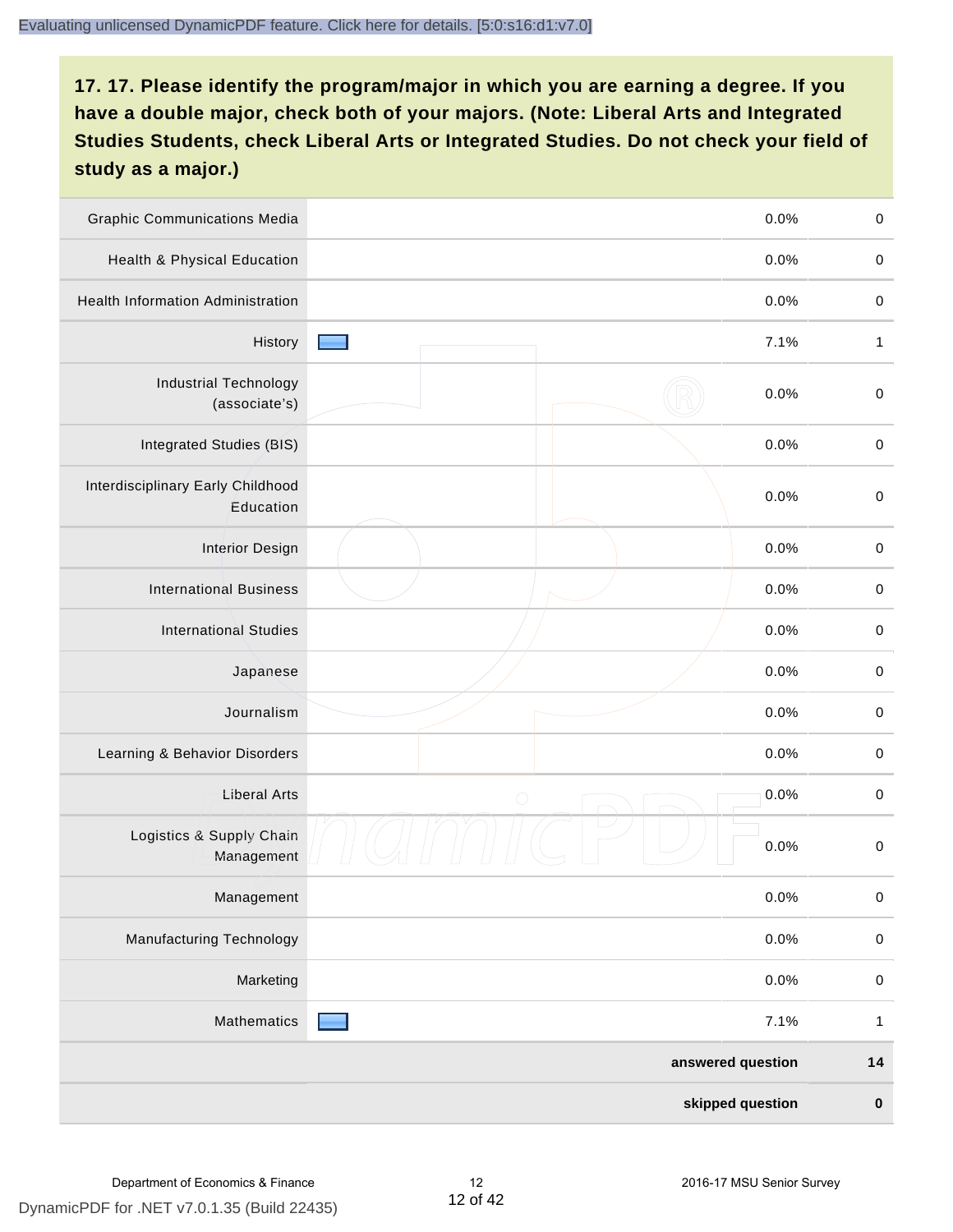| <b>Middle School Education</b>            | 0.0%               | $\,0\,$     |
|-------------------------------------------|--------------------|-------------|
| Music                                     | 0.0%               | $\mathbf 0$ |
| <b>Music Business</b>                     | 0.0%               | $\mathbf 0$ |
| Nonprofit Leadership Studies              | 0.0%               | $\pmb{0}$   |
| Nursing                                   | 0.0%               | $\pmb{0}$   |
| Nursing/RN to BSN                         | 0.0%               | $\,0\,$     |
| Nutrition, Dietetics, & Food Mgmt         | 0.0%               | $\pmb{0}$   |
| Occupational Safety and Health            | 0.0%               | $\mathbf 0$ |
| Organizational Communication              | 0.0%               | $\pmb{0}$   |
| Philosophy                                | 0.0%               | $\pmb{0}$   |
| Physics                                   | 0.0%               | $\,0\,$     |
| <b>Political Science</b>                  | 0.0%               | $\mathbf 0$ |
| Psychology                                | 0.0%               | $\pmb{0}$   |
| <b>Public Administration</b>              | 0.0%               | $\pmb{0}$   |
| <b>Public Relations</b>                   | 0.0%<br>$\bigcirc$ | $\pmb{0}$   |
| <b>Recreation &amp; Leisure Services</b>  | 0.0%               | $\,0\,$     |
| Social Work                               | 0.0%               | $\,0\,$     |
| Sociology                                 | 0.0%               | $\mathbf 0$ |
| Spanish                                   | 0.0%               | $\pmb{0}$   |
| <b>Telecommunications Systems</b><br>Mgmt | 0.0%               | $\mathbf 0$ |
|                                           | answered question  | $14$        |
|                                           | skipped question   | $\pmb{0}$   |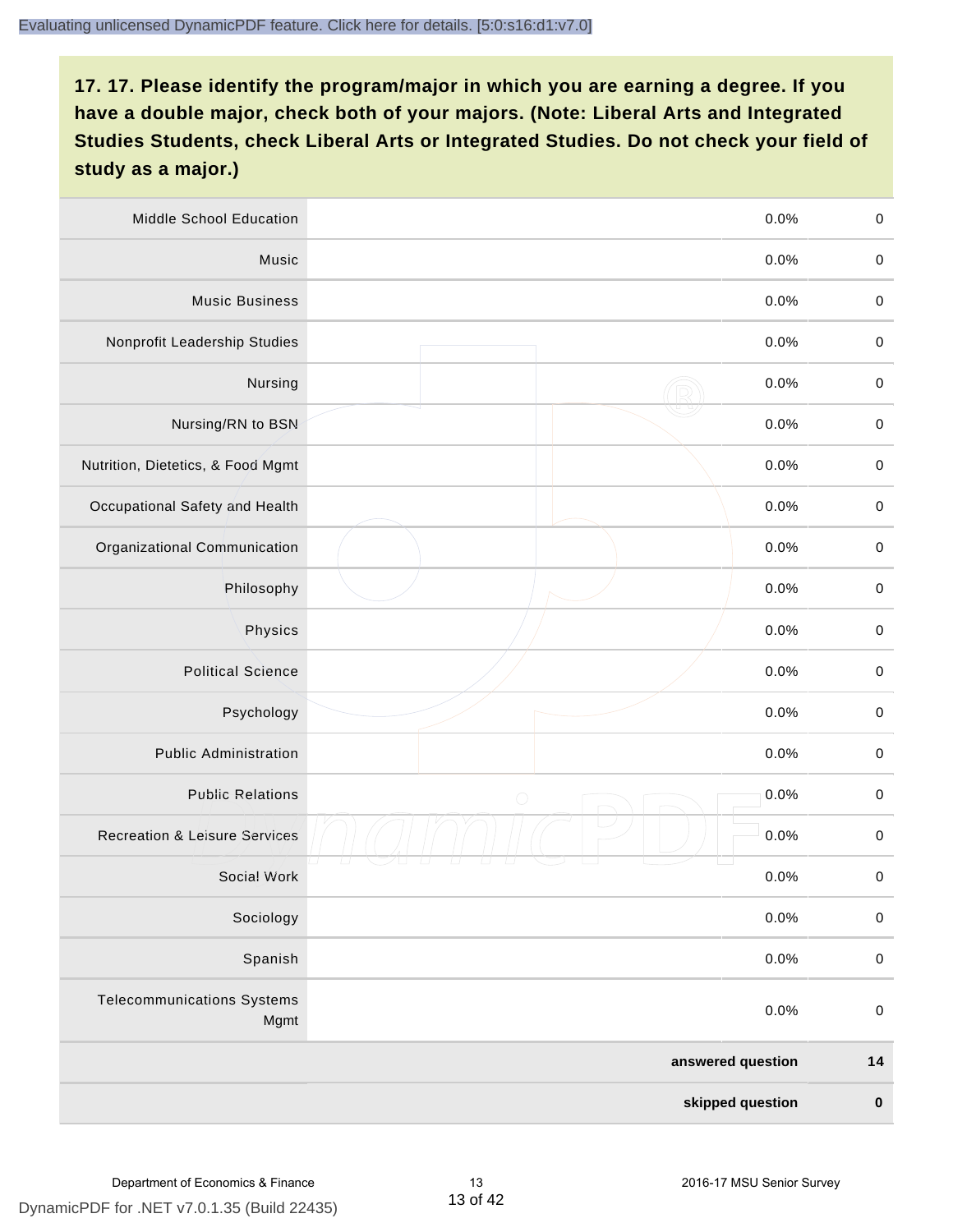| <b>Television Production</b>    | $0.0\%$           | 0  |
|---------------------------------|-------------------|----|
| Theatre                         | $0.0\%$           | 0  |
| Wildlife & Conservation Biology | $0.0\%$           | 0  |
|                                 | answered question | 14 |
|                                 | skipped question  | 0  |
|                                 | .                 |    |

#### **18. 20. What is the highest degree you eventually hope to receive?**

|               |  | Response<br>Percent | <b>Response</b><br>Count |
|---------------|--|---------------------|--------------------------|
| Associate     |  | 0.0%                | $\mathbf 0$              |
| Baccalaureate |  | 42.9%               | $\,6\,$                  |
| Graduate      |  | 50.0%               | $\overline{7}$           |
| Professional  |  | 7.1%                | 1                        |
|               |  | answered question   | 14                       |
|               |  | skipped question    | $\pmb{0}$                |
|               |  |                     |                          |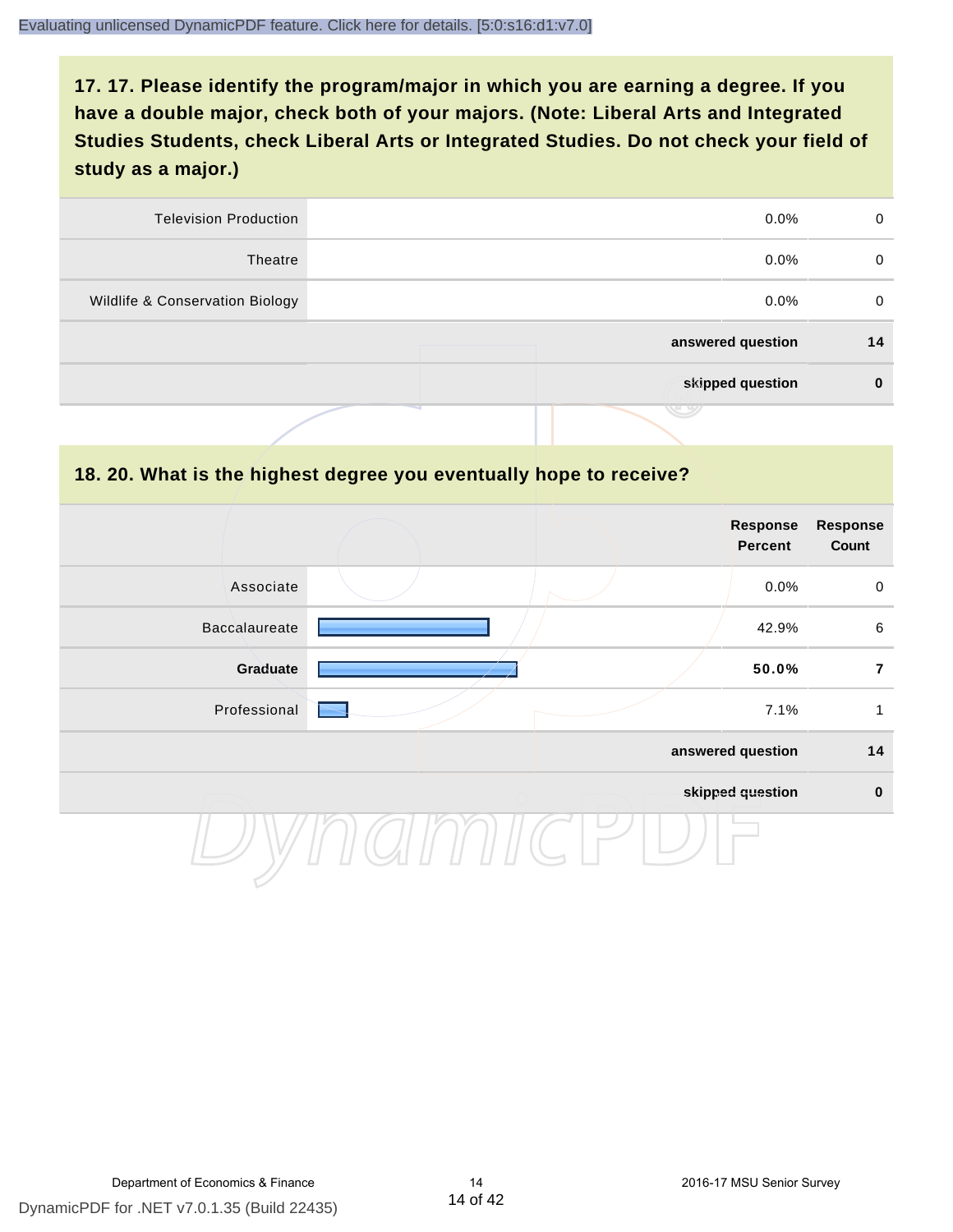# **19. 21. Which best describes your situation? Response Response Percent Count** Did not change major/area **28.6%** 4 Did not initially declare major/area  $0.0\%$  0.0% 0.0% **Changed major/area 71.4% 10 answered question 14 skipped question 0** DynamicPDF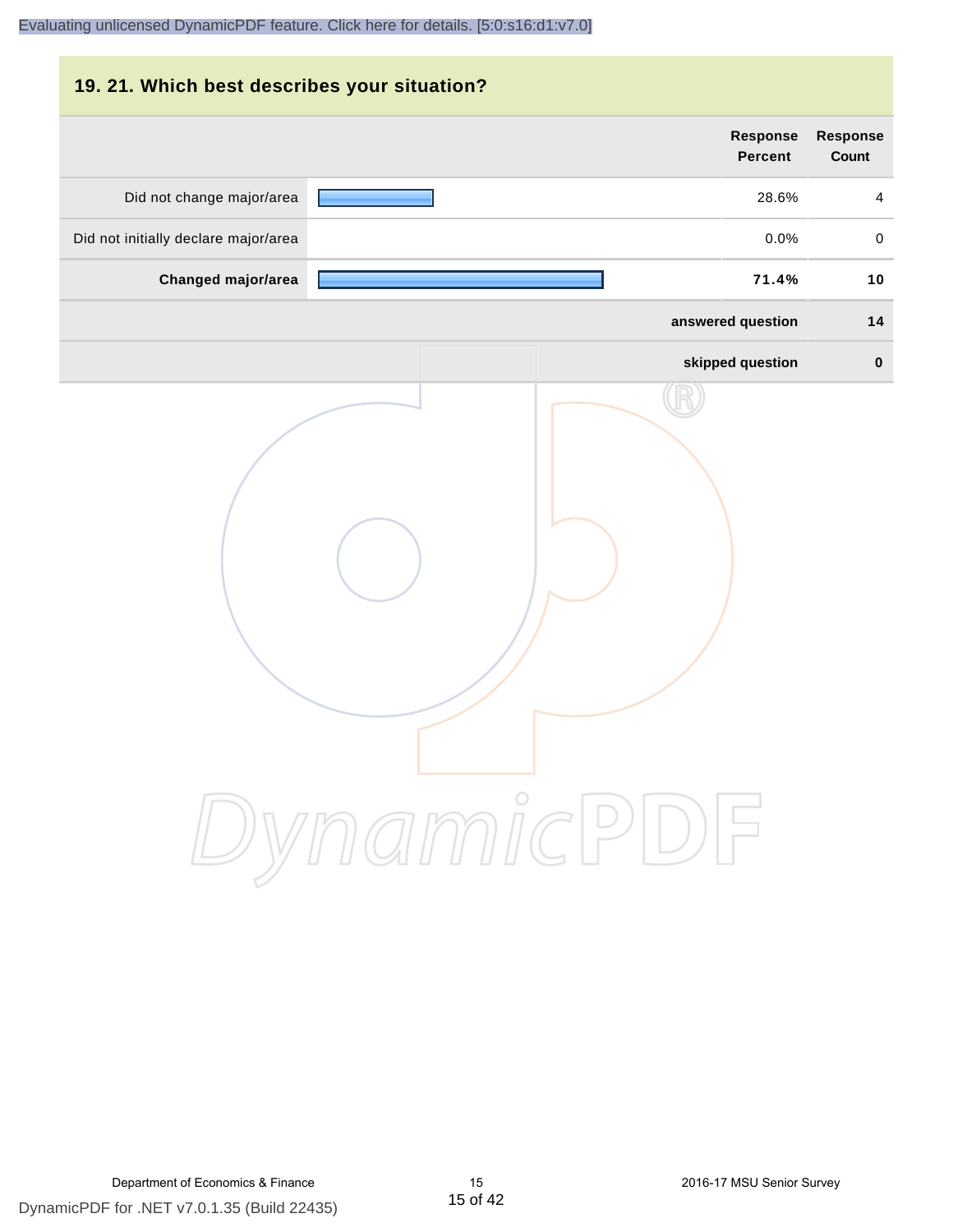# **19. 21. Which best describes your situation? answered question 14 skipped question 0**

#### **20. 22. While school was in session during the past year, how many hours per week, on average, did you work for pay?**

|                    |  | Response<br>Percent | <b>Response</b><br>Count |
|--------------------|--|---------------------|--------------------------|
| Did not work       |  | 21.4%               | $\mathbf{3}$             |
| Worked 1-10 hrs    |  | 14.3%               | $\overline{2}$           |
| Worked 11-20 hrs   |  | 35.7%               | $\overline{\mathbf{5}}$  |
| Worked 21-30 hrs   |  | 28.6%               | $\overline{4}$           |
| Worked 31-40 hrs   |  | $0.0\%$             | $\mathsf{O}$             |
| Worked over 40 hrs |  | $0.0\%$             | $\mathbf 0$              |
|                    |  | answered question   | 14                       |
|                    |  | skipped question    | $\mathbf 0$              |

**21. 23. For the most part, were classes offered at times convenient to you?**

|            | Response<br><b>Percent</b> | <b>Response</b><br>Count |
|------------|----------------------------|--------------------------|
| <b>Yes</b> | 100.0%                     | 14                       |
| No         | $0.0\%$                    | 0                        |
|            | answered question          | 14                       |
|            | skipped question           | $\bf{0}$                 |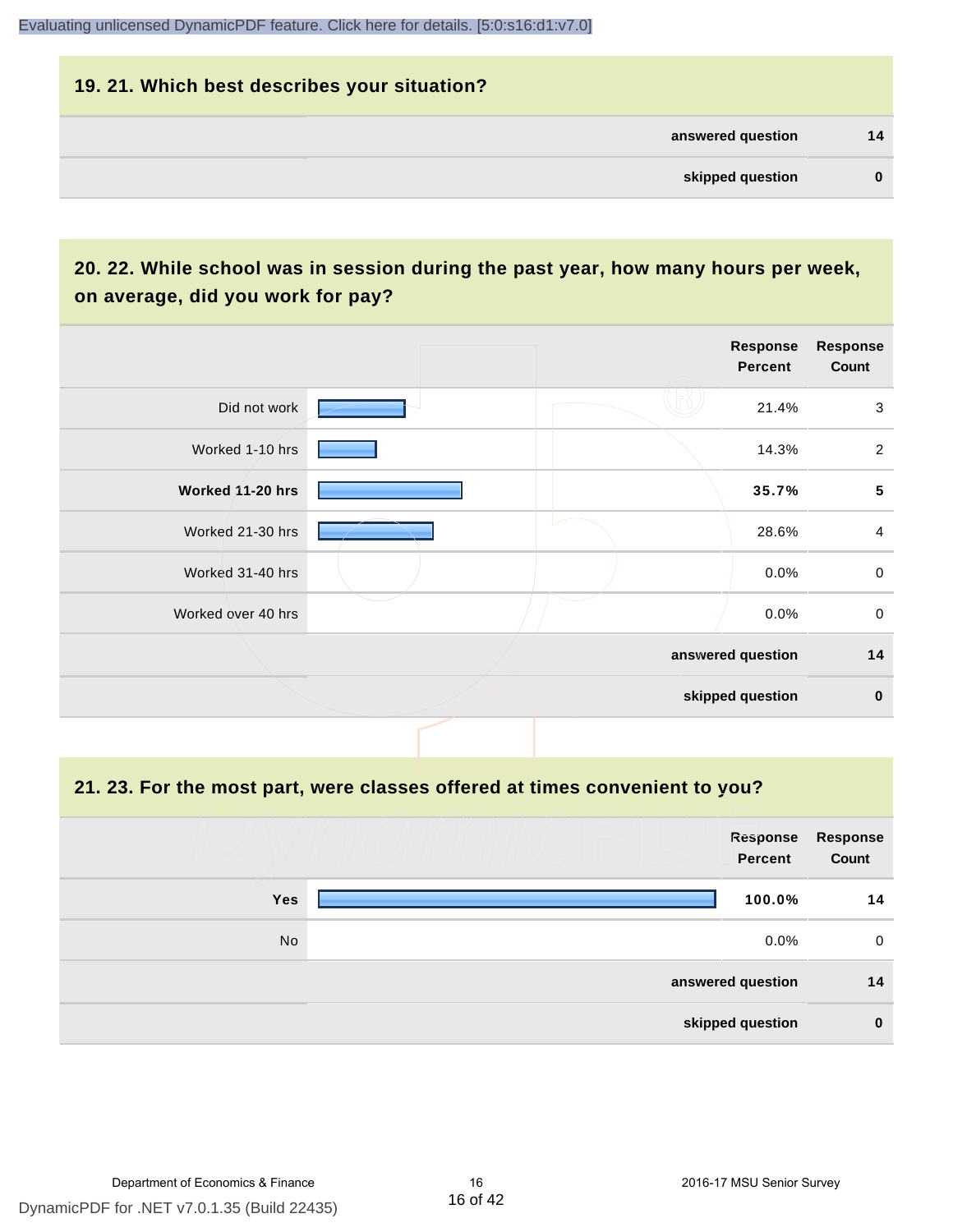#### **22. 24. What time would you have preferred?**

|                | Response<br>Percent | <b>Response</b><br>Count |
|----------------|---------------------|--------------------------|
| Late afternoon | 0.0%                | $\pmb{0}$                |
| Evening        | 0.0%                | $\mathbf 0$              |
| Weekend        | 0.0%                | $\mathbf 0$              |
| During the day | 0.0%                | $\mathbf 0$              |
| Online         | 0.0%                | $\mathbf 0$              |
|                | answered question   | $\pmb{0}$                |
|                | skipped question    | 14                       |
|                |                     |                          |

#### **23. 25. Which best describes the location where you completed the majority of your courses?**

|                        | <b>Response</b><br><b>Response</b><br><b>Percent</b> |                  |
|------------------------|------------------------------------------------------|------------------|
| <b>Murray</b>          | 100.0%                                               | 14               |
| Paducah                | 0.0%                                                 | $\,0\,$          |
| Ft. Campbell           | 0.0%                                                 | $\,0\,$          |
| Madisonville           | $\bigcirc$<br>0.0%                                   | $\boldsymbol{0}$ |
| Hopkinsville           | 0.0%                                                 | $\,0\,$          |
| Henderson              | 0.0%                                                 | $\,0\,$          |
| Online                 | 0.0%                                                 | $\,0\,$          |
| Other (please specify) | 0.0%                                                 | $\,0\,$          |
|                        | answered question                                    | 14               |
|                        | skipped question                                     | $\pmb{0}$        |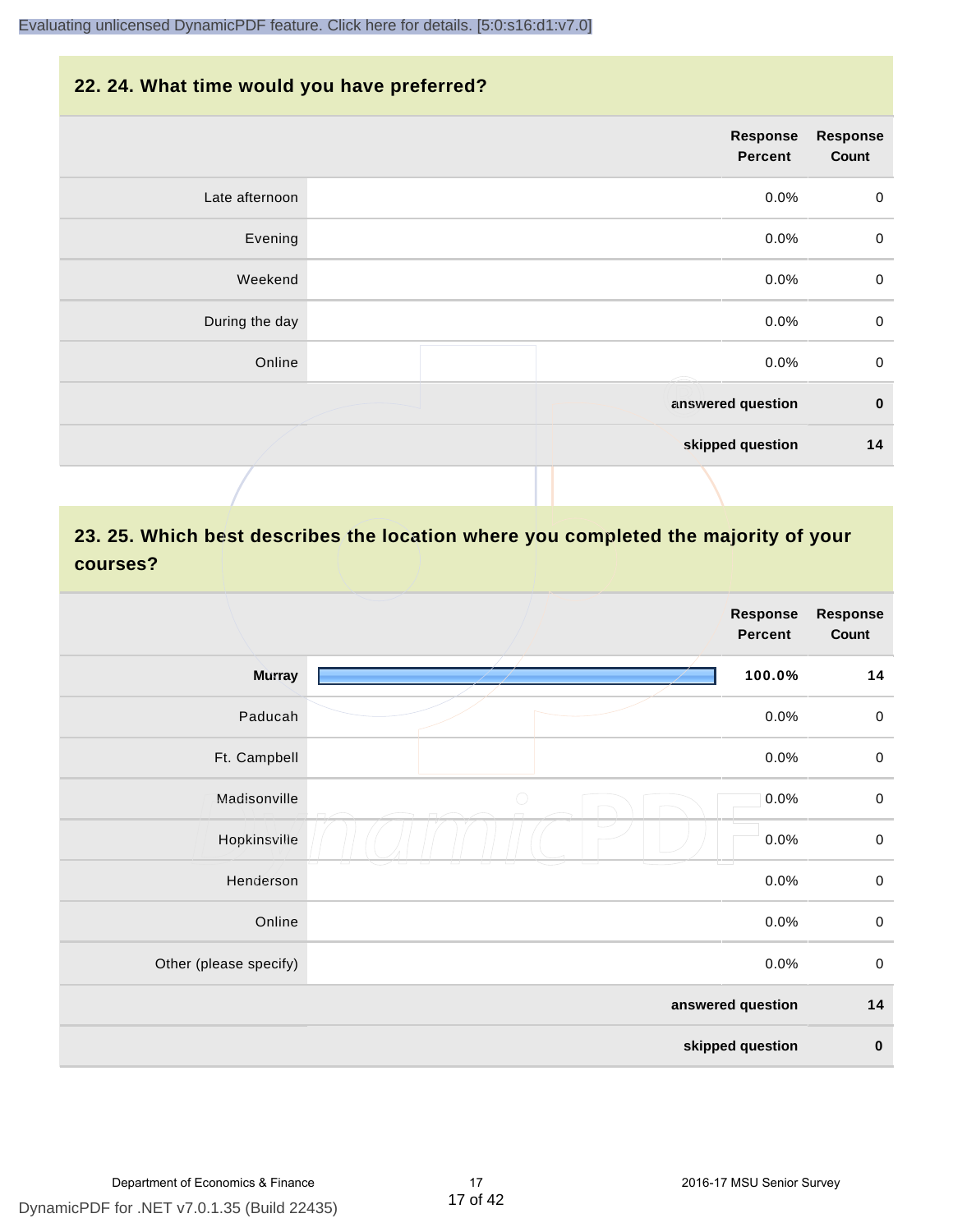#### **24. 26. Did you take any online courses while at Murray State?**

| Response<br>Count | Response<br>Percent |     |
|-------------------|---------------------|-----|
| 10                | 71.4%               | Yes |
| $\overline{4}$    | 28.6%               | No  |
| 14                | answered question   |     |
| $\mathbf 0$       | skipped question    |     |
|                   |                     |     |

#### **25. 27. Did it take you an extra semester or more to complete degree requirements at Murray State?**

| Response<br>Count | Response<br>Percent |                          |     |  |
|-------------------|---------------------|--------------------------|-----|--|
| $\mathbf{3}$      | 21.4%               |                          | Yes |  |
| 11                | 78.6%               | $\overline{\phantom{a}}$ | No  |  |
| $14$              | answered question   |                          |     |  |
| $\pmb{0}$         | skipped question    |                          |     |  |
|                   |                     | $\circ$                  |     |  |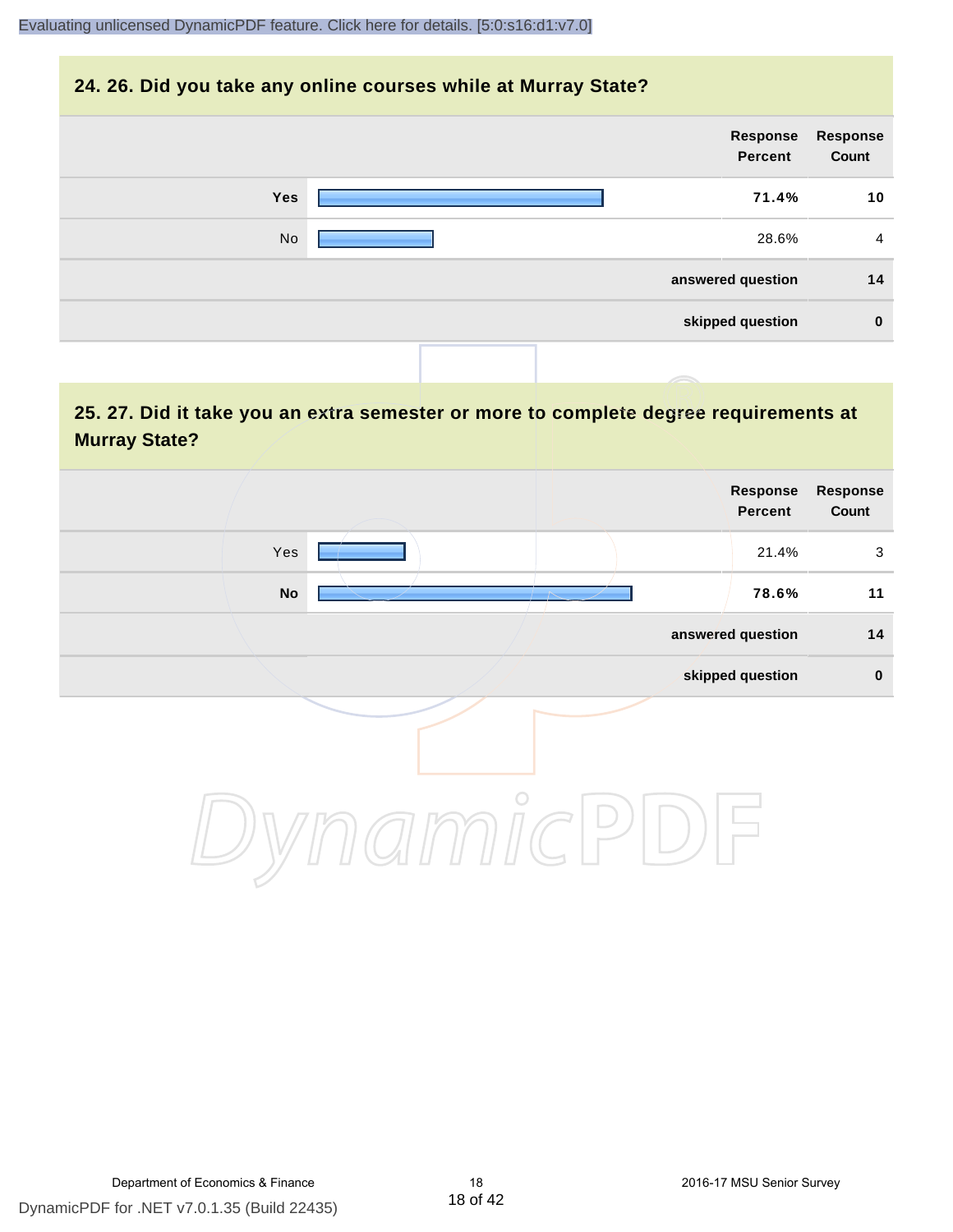# **26. 28. Why did it take you an extra semester or more? answered question 3 skipped question 11 Response Percent Response Count** Work obligation limited my enrollment. 0.0% 0 **Family obligations limited my enrollment. 33.3% 1** Tuition and other costs of attendance limited my enrollment. 0.0% 0 **A decision to change majors added to my requirements. 33.3% 1** A required course or courses were not offered. 0.0% 0 Credits were lost transferring to Murray State. 0.0% 0 **Other (please specify) 33.3% 1**

DynamicPDF for .NET v7.0.1.35 (Build 22435) Department of Economics & Finance 19 2016-17 MSU Senior Survey

DynamicPDI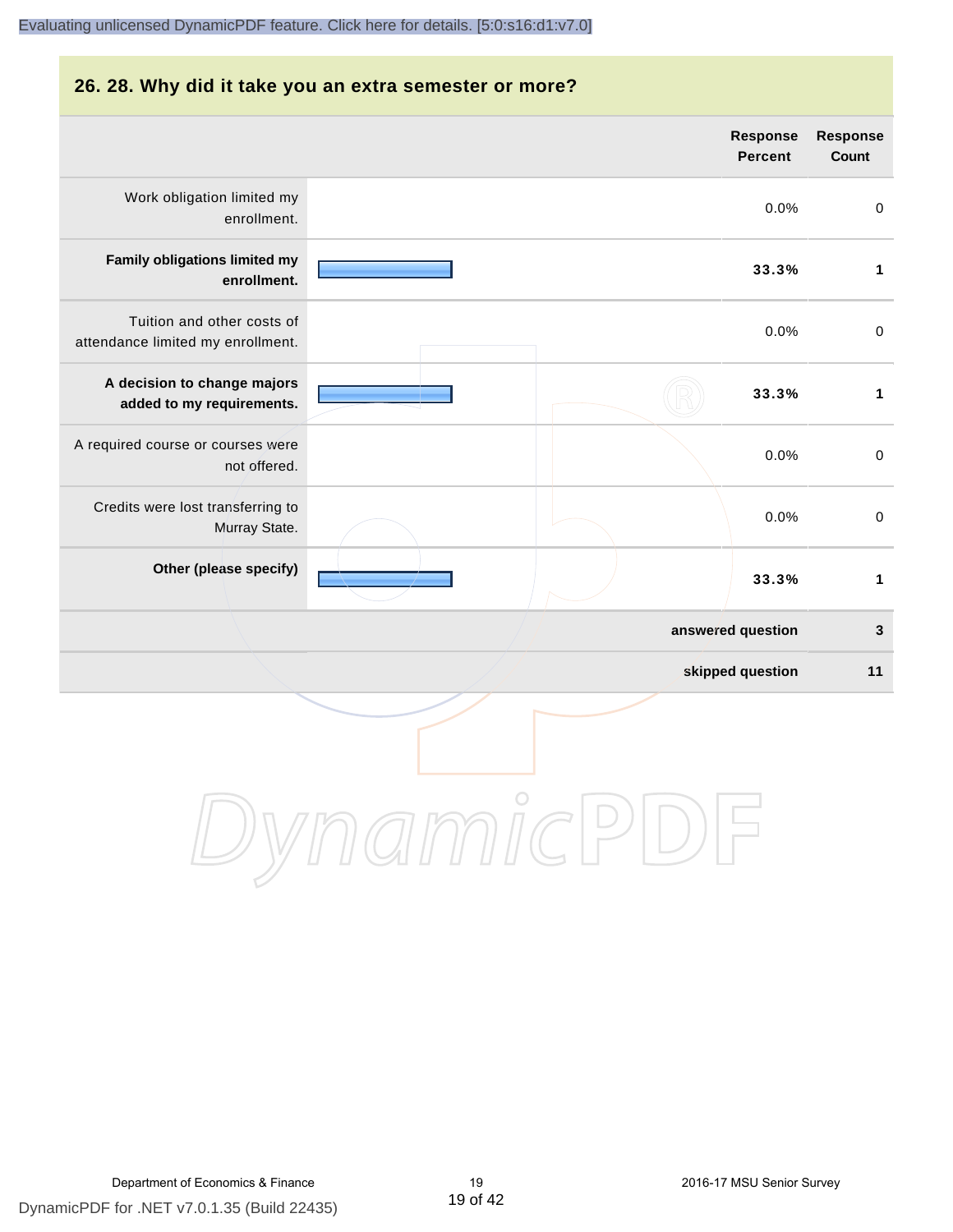| 26. 28. Why did it take you an extra semester or more? |    |
|--------------------------------------------------------|----|
| answered question                                      | 3  |
| skipped question                                       | 11 |

## **27. 29. Did you have trouble getting any course(s) you needed while at Murray State?**

|                                                                            |                                                      | Response<br><b>Percent</b> | <b>Response</b><br>Count        |
|----------------------------------------------------------------------------|------------------------------------------------------|----------------------------|---------------------------------|
| Yes                                                                        |                                                      | 0.0%                       | $\,0\,$                         |
| <b>No</b>                                                                  |                                                      | 100.0%                     | 14                              |
|                                                                            |                                                      | answered question          | 14                              |
|                                                                            |                                                      | skipped question           | $\pmb{0}$                       |
|                                                                            |                                                      |                            |                                 |
|                                                                            | 28. 30. Why did you have trouble getting the course? |                            |                                 |
|                                                                            |                                                      | Response<br><b>Percent</b> | <b>Response</b><br><b>Count</b> |
| The course was not offered the<br>semester I needed it.                    |                                                      | 0.0%                       | $\pmb{0}$                       |
| The course was not offered at<br>hours convenient to my work<br>schedule.  |                                                      | 0.0%                       | $\mathsf 0$                     |
| The course was not offered at<br>hours suitable for my school<br>schedule. |                                                      | 0.0%                       | $\mathbf 0$                     |
| All course sections were closed.                                           |                                                      | 0.0%                       | $\pmb{0}$                       |
| I was unaware of the prerequisites<br>for the course.                      |                                                      | 0.0%                       | 0                               |
|                                                                            |                                                      | answered question          | $\bf{0}$                        |
|                                                                            |                                                      | skipped question           | 14                              |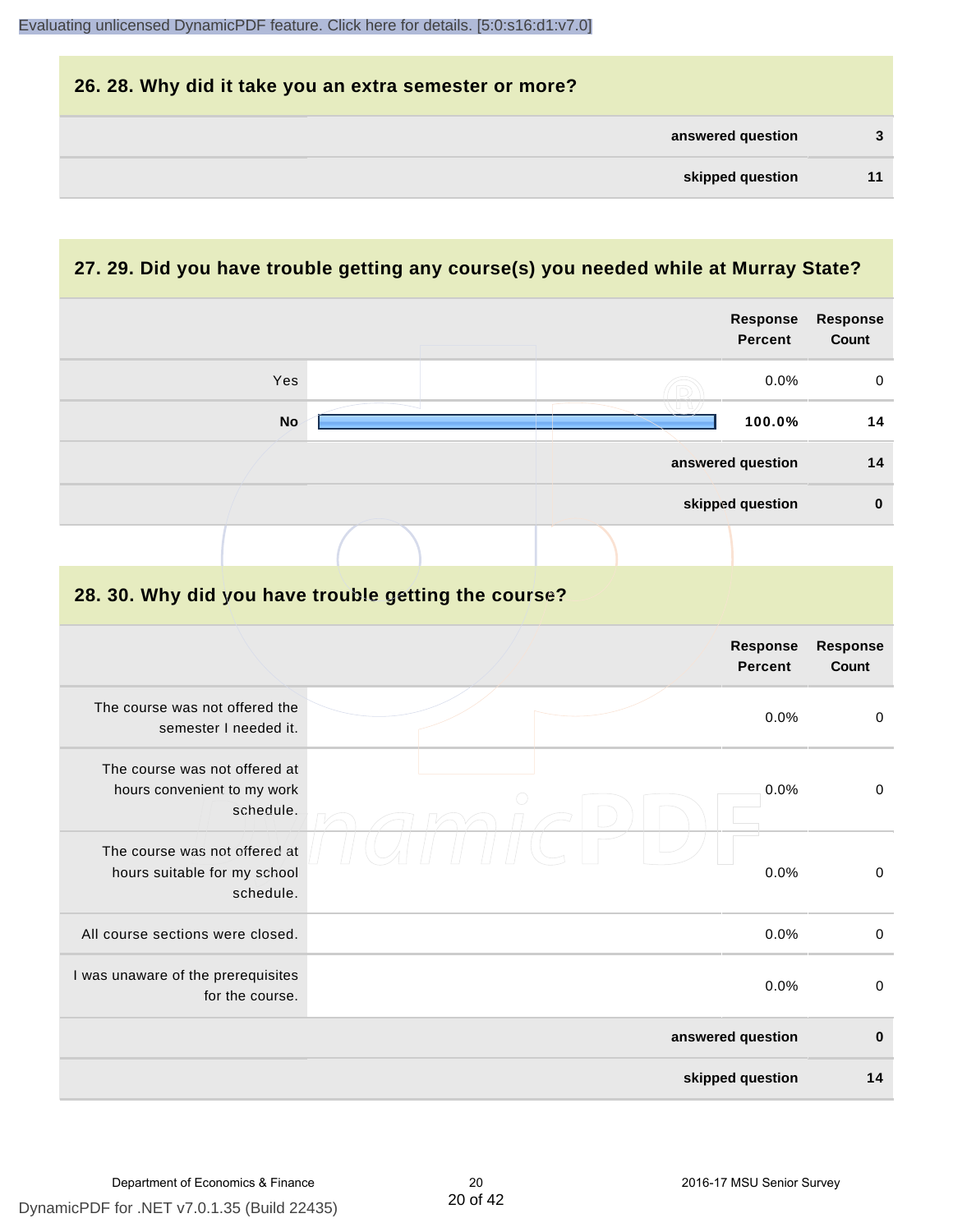#### **29. 31. Which statement best describes your experience with off-campus coop/internship?**

|                                    | <b>Response</b><br><b>Percent</b> | <b>Response</b><br>Count |
|------------------------------------|-----------------------------------|--------------------------|
| Cannot judge; I did not have one.  | 57.1%                             |                          |
| My experience was very valuable.   | 42.9%                             |                          |
| My experience was valuable.        | $0.0\%$                           |                          |
| My experience was of little value. | $0.0\%$                           |                          |
| My experience was of no value.     | $0.0\%$                           |                          |
|                                    | answered question                 |                          |
|                                    | skipped question                  |                          |
|                                    |                                   |                          |

## **30. 32. Which statement best describes your experience with on-campus facultydirected research, scholarly, or creative project?**

|                                    | <b>Response</b><br><b>Percent</b> | <b>Response</b><br>Count |
|------------------------------------|-----------------------------------|--------------------------|
| Cannot judge; I did not have one.  | 35.7%                             | 5                        |
| My experience was very valuable.   | 42.9%                             | 6                        |
| My experience was valuable.        | 21.4%                             | 3                        |
| My experience was of little value. | 0.0%                              | $\mathbf 0$              |
| My experience was of no value.     | 0.0%                              | 0                        |
|                                    | answered question                 | 14                       |
|                                    | skipped question                  | $\bf{0}$                 |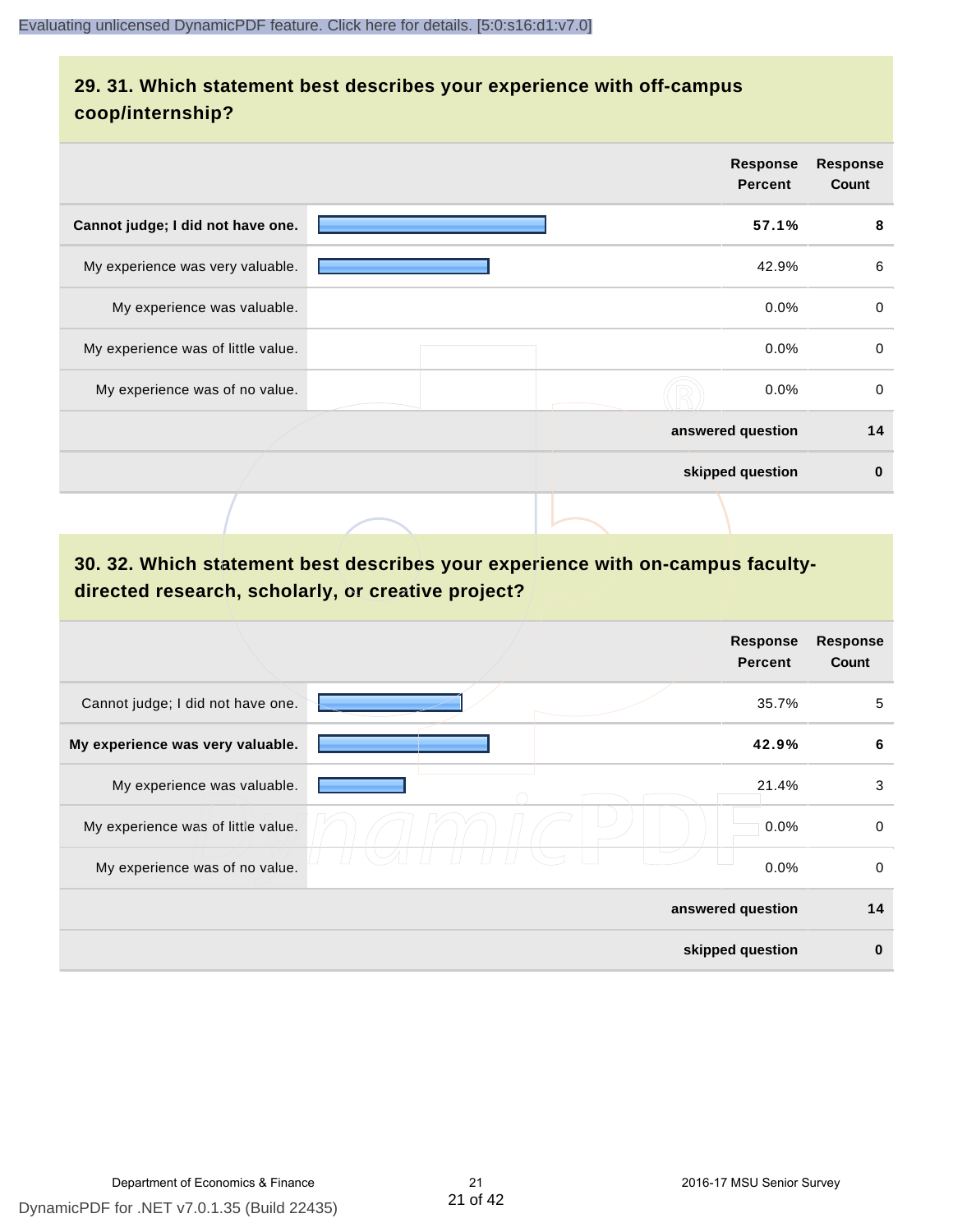# **31. 33. Which statement best describes your experience with academic advising in your major/area?**

|                                                          |                                     | Response<br><b>Percent</b> | Response<br>Count |
|----------------------------------------------------------|-------------------------------------|----------------------------|-------------------|
| Cannot judge; I did not make use<br>of the opportunity.  |                                     | 7.1%                       | $\mathbf{1}$      |
| I was satisfied with information my<br>adviser provided. |                                     | 92.9%                      | 13                |
| Advice was inaccurate,<br>incomplete, or misleading.     |                                     | 0.0%                       | $\mathbf 0$       |
| My adviser was not available.                            |                                     | 0.0%                       | $\mathbf 0$       |
|                                                          |                                     | answered question          | 14                |
|                                                          |                                     | skipped question           | $\pmb{0}$         |
|                                                          | $\bigcirc$<br>mici<br>$\frac{1}{2}$ |                            |                   |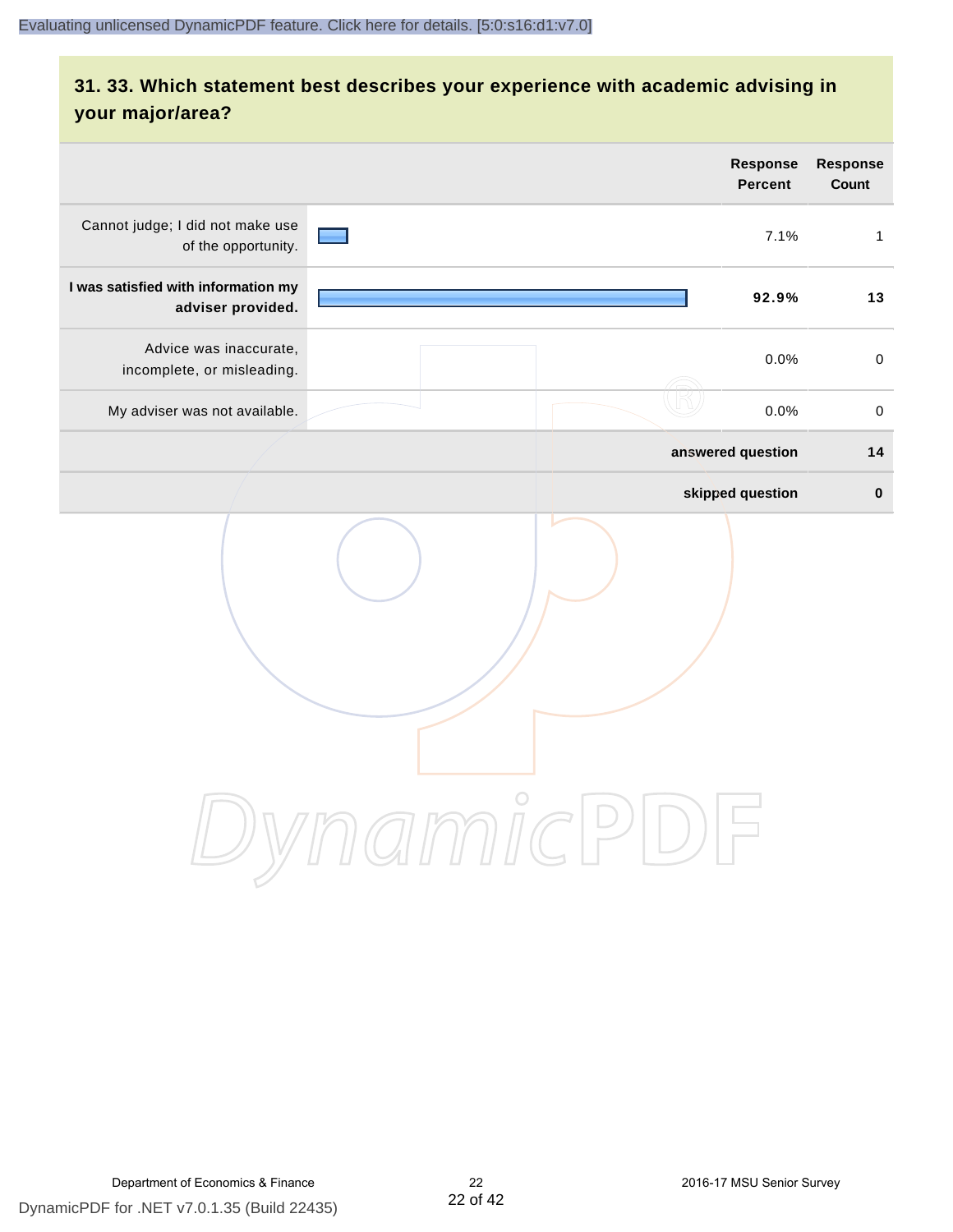# **31. 33. Which statement best describes your experience with academic advising in your major/area?**

| answered question | 14       |
|-------------------|----------|
| skipped question  | $\bf{0}$ |

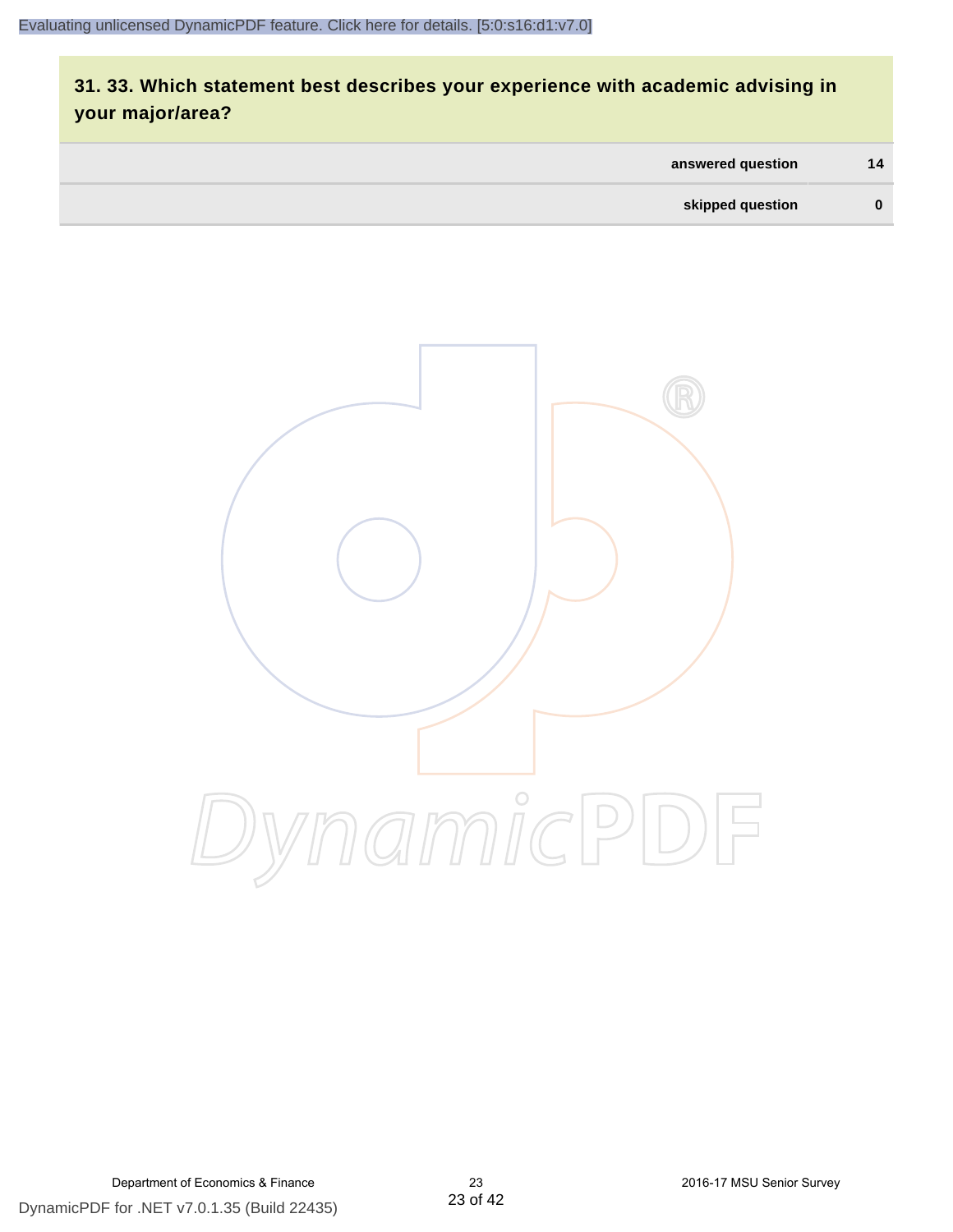#### **32. Questions 34-48 For each of these items, indicate the extent to which you were satisfied.**

|                                                                                                                                                       | <b>Very</b><br>satisfied | <b>Satisfied</b> | <b>Dissatisfied</b> | <b>Very</b><br>dissatisfied | Rating<br>Average | Rating<br>Count |  |
|-------------------------------------------------------------------------------------------------------------------------------------------------------|--------------------------|------------------|---------------------|-----------------------------|-------------------|-----------------|--|
| 34. Class size relative to type of<br>course                                                                                                          | 64.3% (9)                | 35.7% (5)        | $0.0\%$ (0)         | $0.0\%$ (0)                 | 3.64              | 14              |  |
| 35. Out-of-class availability of<br>faculty                                                                                                           | 71.4% (10)               | 28.6% (4)        | $0.0\%$ (0)         | $0.0\%$ (0)                 | 3.71              | 14              |  |
| 36. Effectiveness of your high<br>school preparation for college work                                                                                 | $21.4\%$ (3)             | 71.4% (10)       | $7.1\%$ (1)         | $0.0\%$ (0)                 | 3.14              | 14              |  |
| 37. Fairness of faculty in their<br>treatment of individual students                                                                                  | 57.1% (8)                | 42.9% (6)        | $0.0\%$ (0)         | $0.0\%$ (0)                 | 3.57              | 14              |  |
| 38. Overall quality of instruction at<br><b>Murray State</b>                                                                                          | 57.1% (8)                | 42.9% (6)        | $0.0\%$ (0)         | $0.0\%$ (0)                 | 3.57              | 14              |  |
| 39. Quality of instruction in<br><b>University Studies (General</b><br>Education) courses                                                             | $21.4\%$ (3)             | 78.6% (11)       | $0.0\%$ (0)         | $0.0\%$ (0)                 | 3.21              | 14              |  |
| 40. Quality of instruction in your<br>major                                                                                                           | 78.6% (11)               | $21.4\%$ (3)     | $0.0\%$ (0)         | $0.0\%$ (0)                 | 3.79              | 14              |  |
| 41. Clarity of program objectives in<br>your major                                                                                                    | 42.9% (6)                | $57.1\%$ (8)     | $0.0\%$ (0)         | $0.0\%$ (0)                 | 3.43              | 14              |  |
| 42. Intellectual challenge of the<br>academic program                                                                                                 | 53.8% (7)                | 46.2% (6)        | $0.0\%$ (0)         | $0.0\%$ (0)                 | 3.54              | 13              |  |
| 43. Encouragement and<br>information from your major<br>department for employment after<br>graduation                                                 | $50.0\%$ (7)             | 42.9% (6)        | $7.1\%$ (1)         | $0.0\%$ (0)                 | 3.43              | 14              |  |
| 44. Availability of opportunities to<br>engage in a faculty-mentored<br>research, scholarly, or creative<br>project in your area of<br>study/interest | $50.0\%$ (7)             | 42.9% (6)        | $7.1\%$ (1)         | $0.0\%$ (0)                 | 3.43              | 14              |  |
| 45. Library hours                                                                                                                                     | 42.9% (6)                | $57.1\%$ (8)     | $0.0\%$ (0)         | $0.0\%$ (0)                 | 3.43              | 14              |  |
|                                                                                                                                                       |                          |                  |                     |                             | answered question | 14              |  |
| skipped question                                                                                                                                      |                          |                  |                     |                             |                   |                 |  |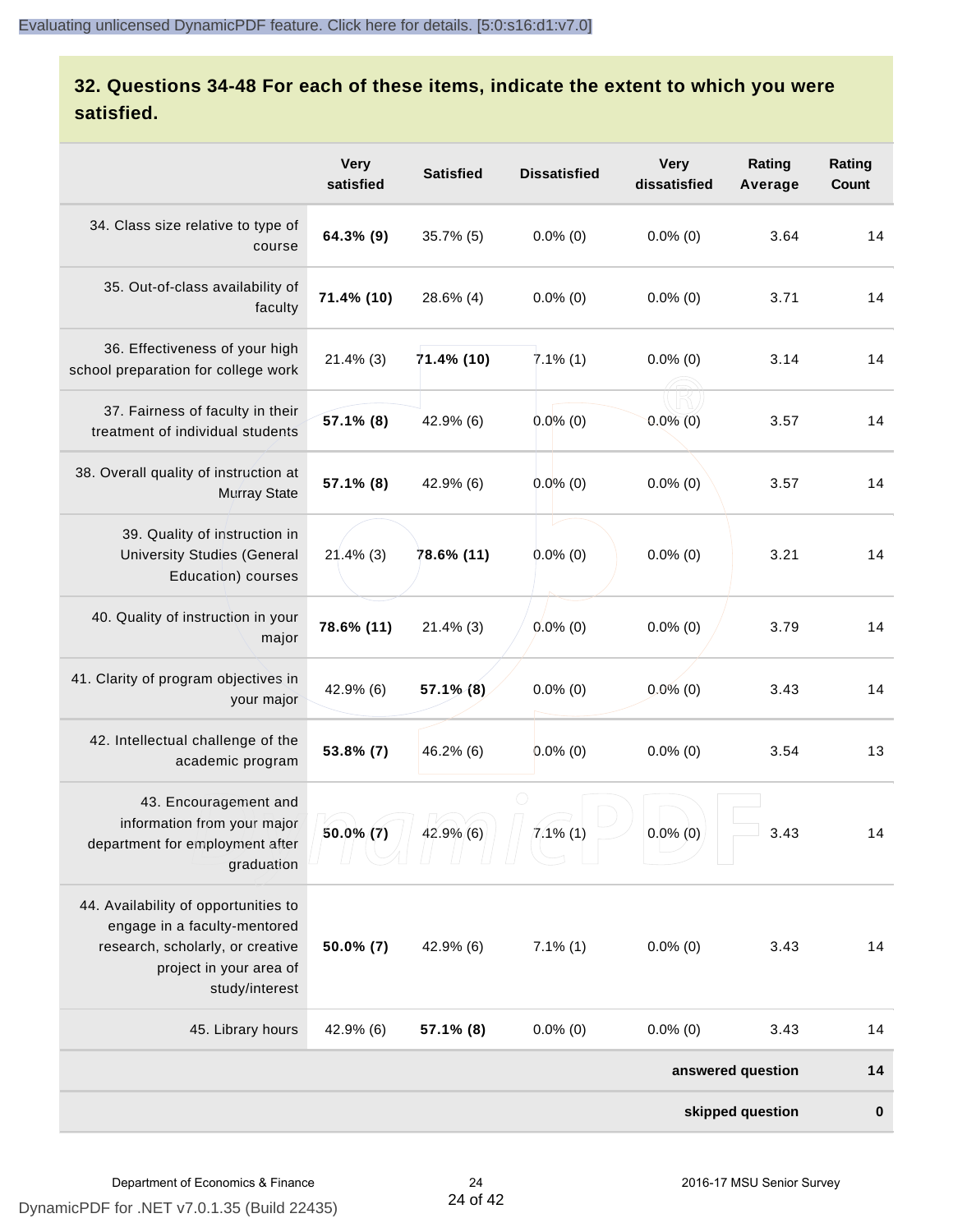#### **32. Questions 34-48 For each of these items, indicate the extent to which you were satisfied.**

| 46 Effectiveness of library<br>personnel in meeting your<br>information needs                                                | $35.7\%$ (5) | 64.3% (9)    | $0.0\%$ (0) | $0.0\%$ (0) | 3.36              | 14       |
|------------------------------------------------------------------------------------------------------------------------------|--------------|--------------|-------------|-------------|-------------------|----------|
| 47. Access to on-hand or<br>electronic library resources                                                                     | $57.1\%$ (8) | $42.9\%$ (6) | $0.0\%$ (0) | $0.0\%$ (0) | 3.57              | 14       |
| 48. Computer, individual and group<br>work spaces available within<br>University Libraries (Waterfield,<br>Pogue and Overby) | $35.7\%$ (5) | 57.1% (8)    | $7.1\%$ (1) | $0.0\%$ (0) | 3.29              | 14       |
|                                                                                                                              |              |              |             |             | answered question | 14       |
|                                                                                                                              |              |              |             |             | skipped question  | $\bf{0}$ |
|                                                                                                                              |              |              |             |             |                   |          |

**33. Questions 49-55 University Studies is designed to offer you a broad base of skills and knowledge and to prepare you for upper division study. Please indicate how effective University Studies at Murray State was in helping you achieve these goals.**

|                                                                            | <b>Very</b><br>effective | <b>Effective</b> | <b>Ineffective</b> | <b>Very</b><br>ineffective | Rating<br>Average | Rating<br>Count |
|----------------------------------------------------------------------------|--------------------------|------------------|--------------------|----------------------------|-------------------|-----------------|
| 49. Writing skills                                                         | $38.5\%$ (5)             | $61.5\%$ (8)     | $0.0\%$ (0)        | $0.0\%$ (0)                | 3.38              | 13              |
| 50. Speaking skills                                                        | $42.9\%$ (6)             | 57.1% (8)        | $0.0\%$ (0)        | $0.0\%$ (0)                | 3.43              | 14              |
| 51. Critical thinking skills                                               | $38.5\%$ (5)             | $61.5\%$ (8)     | $0.0\%$ (0)        | $0.0\%$ (0)                | 3.38              | 13              |
| 52. Technology skills/computer<br>skills                                   | $35.7\%$ (5)             | 57.1% (8)        | $7.1\%$ (1)        | $0.0\%$ (0)                | 3.29              | 14              |
| 53. General knowledge in the<br>liberal arts and sciences                  | 28.6% (4)                | 64.3% (9)        | $7.1\%$ (1)        | $0.0\%$ (0)                | 3.21              | 14              |
| 54. International perspectives                                             | $21.4\%$ (3)             | 71.4% (10)       | $0.0\%$ (0)        | $7.1\%$ (1)                | 3.07              | 14              |
| 55. Stimulation of interest in areas<br>outside your chosen field of study | 28.6% (4)                | 64.3% (9)        | $7.1\%$ (1)        | $0.0\%$ (0)                | 3.21              | 14              |
|                                                                            |                          |                  |                    |                            | answered question | 14              |
|                                                                            |                          |                  |                    |                            | skipped question  | $\bf{0}$        |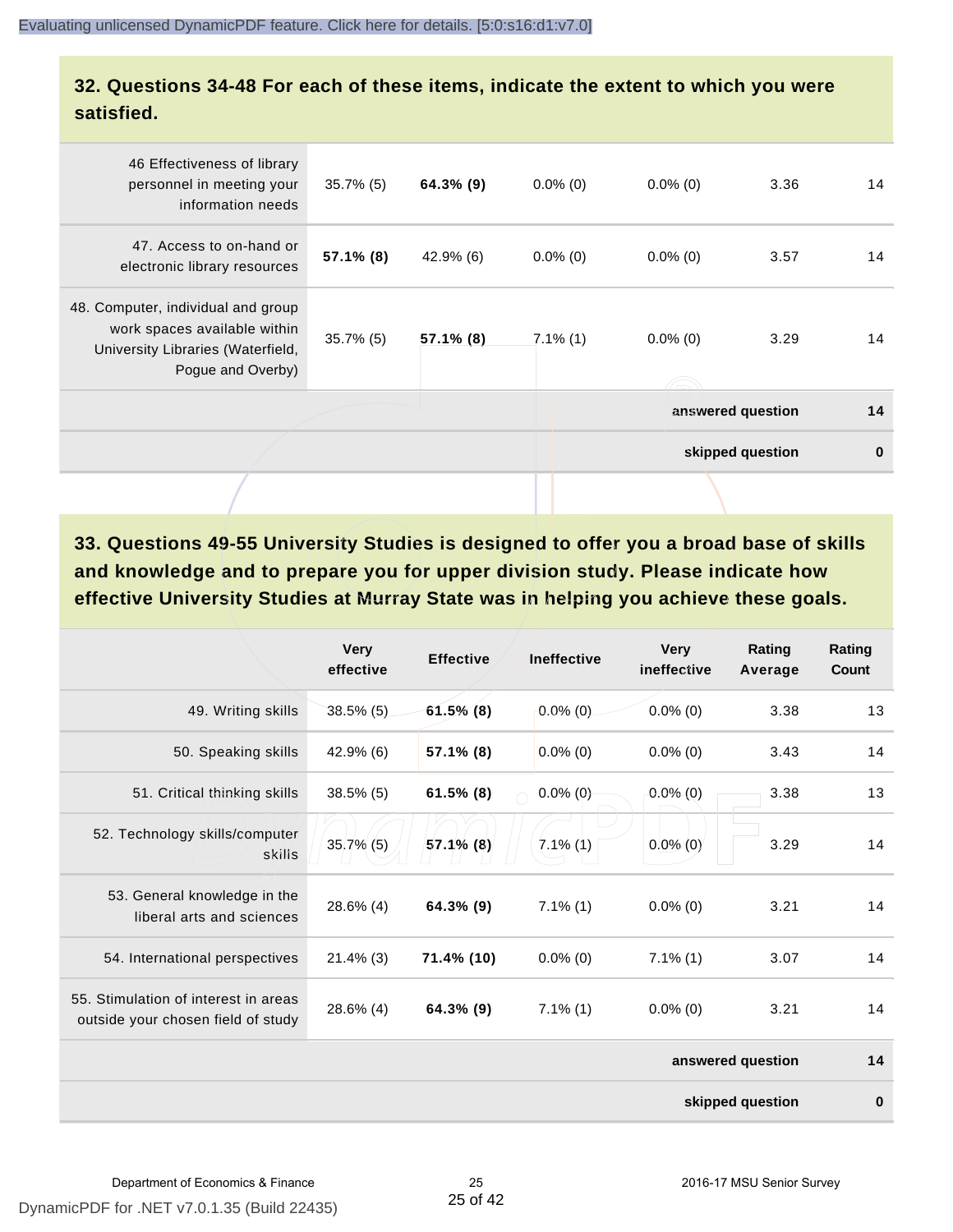**34. Questions 56-89For each of these services, activities or programs that you used, please indicate the extent to which you were satisfied that they met your needs. For those that you did not use, mark the "Did Not Use" option.**

|                                                                                    | <b>Very</b><br>satisfied | <b>Satisfied</b> | <b>Dissatisfied</b> | <b>Very</b><br>dissatisfied | <b>Did</b><br><b>Not</b><br><b>Use</b> | Rating<br>Average | Rating<br>Count |
|------------------------------------------------------------------------------------|--------------------------|------------------|---------------------|-----------------------------|----------------------------------------|-------------------|-----------------|
| 56. African-American/Multicultural<br><b>Student Services</b>                      | $0.0\%$ (0)              | $7.7\%$ $(1)$    | $0.0\%$ (0)         | $0.0\%$ (0)                 | 92.3%<br>(12)                          | 3.00              | 13              |
| 57. Blackboard/Canvas                                                              | 15.4%<br>(2)             | 76.9%<br>(10)    | $0.0\%$ (0)         | $0.0\%$ (0)                 | 7.7%<br>(1)                            | 3.17              | 13              |
| 58. Career Services Office                                                         | $7.7\%$ (1)              | $38.5\%$ (5)     | $7.7\%$ (1)         | $0.0\%$ (0)                 | 46.2%<br>(6)                           | 3.00              | 13              |
| 59. Cultural programming and<br>activities                                         | $0.0\%$ (0)              | $23.1\%$ (3)     | $0.0\%$ (0)         | $0.0\%$ (0)                 | 76.9%<br>(10)                          | 3.00              | 13              |
| 60. Degree audit (MAP report)                                                      | 23.1%<br>(3)             | 76.9%<br>(10)    | $0.0\%$ (0)         | $0.0\%$ (0)                 | 0.0%<br>(0)                            | 3.23              | 13              |
| 61. Financial Aid Office customer<br>service                                       | 15.4%<br>(2)             | 38.5%<br>(5)     | $23.1\%$ (3)        | $7.7\%$ (1)                 | 15.4%<br>(2)                           | 2.73              | 13              |
| 62. Dining Services                                                                | 30.8%<br>(4)             | 38.5%<br>(5)     | $7,7\%$ (1)         | $0.0\%$ (0)                 | 23.1%<br>(3)                           | 3.30              | 13              |
| 63. Graduation Office                                                              | 15.4%<br>(2)             | 61.5%<br>(8)     | $0.0\%$ (0)         | $0.0\%$ (0)                 | 23.1%<br>(3)                           | 3.20              | 13              |
| 64. Greek life and activities                                                      | $0.0\%$ (0)              | $38.5\%$ (5)     | $0.0\%$ (0)         | $0.0\%$ (0)                 | 61.5%<br>(8)                           | 3.00              | 13              |
| 65. Health Services                                                                | 23.1%<br>(3)             | $30.8\%$ (4)     | $7.7\%$ (1)         | $0.0\%$ (0)                 | 38.5%<br>(5)                           | 3.25              | 13              |
| 66. Honor Societies/Departmental<br><b>Clubs/Special Interest</b><br>Organizations | $0.0\%$ (0)              | 53.8%<br>(7)     | $0.0\%$ (0)         | $0.0\%$ (0)                 | 46.2%<br>(6)                           | 3.00              | 13              |
| 67. International programs and<br>activities                                       | 15.4%<br>(2)             | 23.1% (3)        | $0.0\%$ (0)         | $0.0\%$ (0)                 | 61.5%<br>(8)                           | 3.40              | 13              |
|                                                                                    |                          |                  |                     |                             |                                        | answered question | 13              |
|                                                                                    |                          |                  |                     |                             |                                        | skipped question  | $\mathbf{1}$    |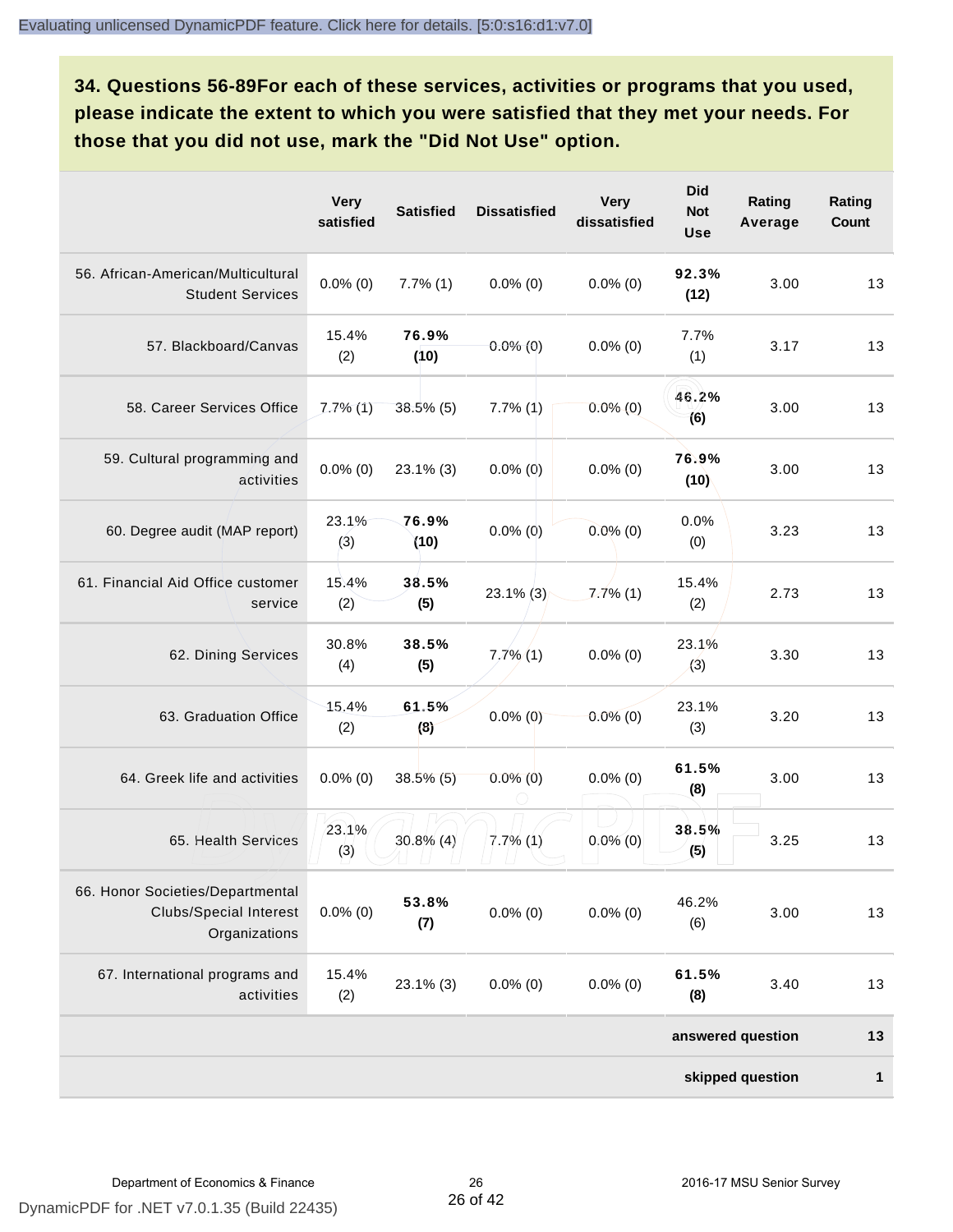**34. Questions 56-89For each of these services, activities or programs that you used, please indicate the extent to which you were satisfied that they met your needs. For those that you did not use, mark the "Did Not Use" option.**

| 68. International student support<br>services                    | $0.0\%$ (0)           | $7.7\%$ $(1)$ | $0.0\%$ (0)   | $0.0\%$ (0) | 92.3%<br>(12)     | 3.00 | 13 |  |
|------------------------------------------------------------------|-----------------------|---------------|---------------|-------------|-------------------|------|----|--|
| 69. Internet and wireless access<br>for study and research needs | 23.1%<br>(3)          | 69.2%<br>(9)  | $0.0\%$ (0)   | $0.0\%$ (0) | 7.7%<br>(1)       | 3.25 | 13 |  |
| 70. Intramural Sports and<br>Recreation                          | $7.7\%$ $(1)$         | 38.5% (5)     | $0.0\%$ (0)   | $0.0\%$ (0) | 53.8%<br>(7)      | 3.17 | 13 |  |
| 71. LGBT programs                                                | $0.0\%$ (0)           | $7.7\%$ (1)   | $0.0\%$ (0)   | $0.0\%$ (0) | 92.3%<br>(12)     | 3.00 | 13 |  |
| 72. Lowry Center/Developmental<br>courses and tutoring           | $0.0\%$ (0)           | 16.7% (2)     | $0.0\%$ (0)   | $0.0\%$ (0) | 83.3%<br>(10)     | 3.00 | 12 |  |
| 73. Library                                                      | 30.8%<br>(4)          | 46.2%<br>(6)  | $0.0\%$ (0)   | $0.0\%$ (0) | 23.1%<br>(3)      | 3.40 | 13 |  |
| 74. MSU web site                                                 | 23.1%<br>(3)          | 76.9%<br>(10) | $0.0\%$ (0)   | $0.0\%$ (0) | 0.0%<br>(0)       | 3.23 | 13 |  |
| 75. NCAA Sports                                                  | $7.7\%$ $(1)$         | 38.5% (5)     | $7.7\%$ $(1)$ | $0.0\%$ (0) | 46.2%<br>(6)      | 3.00 | 13 |  |
| 76. Online courses that are not<br><b>Blackboard or Canvas</b>   | $7.7\%$ $(1)$         | $15.4\%$ (2)  | $0.0\%$ (0)   | $7.7\%$ (1) | 69.2%<br>(9)      | 2.75 | 13 |  |
| 77. Public Safety/Security<br><b>Services</b>                    | 7.7%(1)               | $38.5\%$ (5)  | $0.0\%$ (0)   | $0.0\%$ (0) | 53.8%<br>(7)      | 3.17 | 13 |  |
| 78. Registration through myGate                                  | 23.1%<br>(3)          | 76.9%<br>(10) | $0.0\%$ (0)   | $0.0\%$ (0) | 0.0%<br>(0)       | 3.23 | 13 |  |
| 79. Residential College<br>programming and activities            | $\Box$<br>$0.0\%$ (0) | 38.5% (5)     | $0.0\%$ (0)   | $0.0\%$ (0) | 61.5%<br>(8)      | 3.00 | 13 |  |
| 80. Scholarships/grants/student<br>employment                    | 30.8%<br>(4)          | 53.8%<br>(7)  | 15.4% (2)     | $0.0\%$ (0) | 0.0%<br>(0)       | 3.15 | 13 |  |
| 81. Services for non-traditional<br>students                     | $7.7\%$ $(1)$         | $15.4\%$ (2)  | $7.7\%$ $(1)$ | $0.0\%$ (0) | 69.2%<br>(9)      | 3.00 | 13 |  |
|                                                                  |                       |               |               |             | answered question |      | 13 |  |
| skipped question                                                 |                       |               |               |             |                   |      |    |  |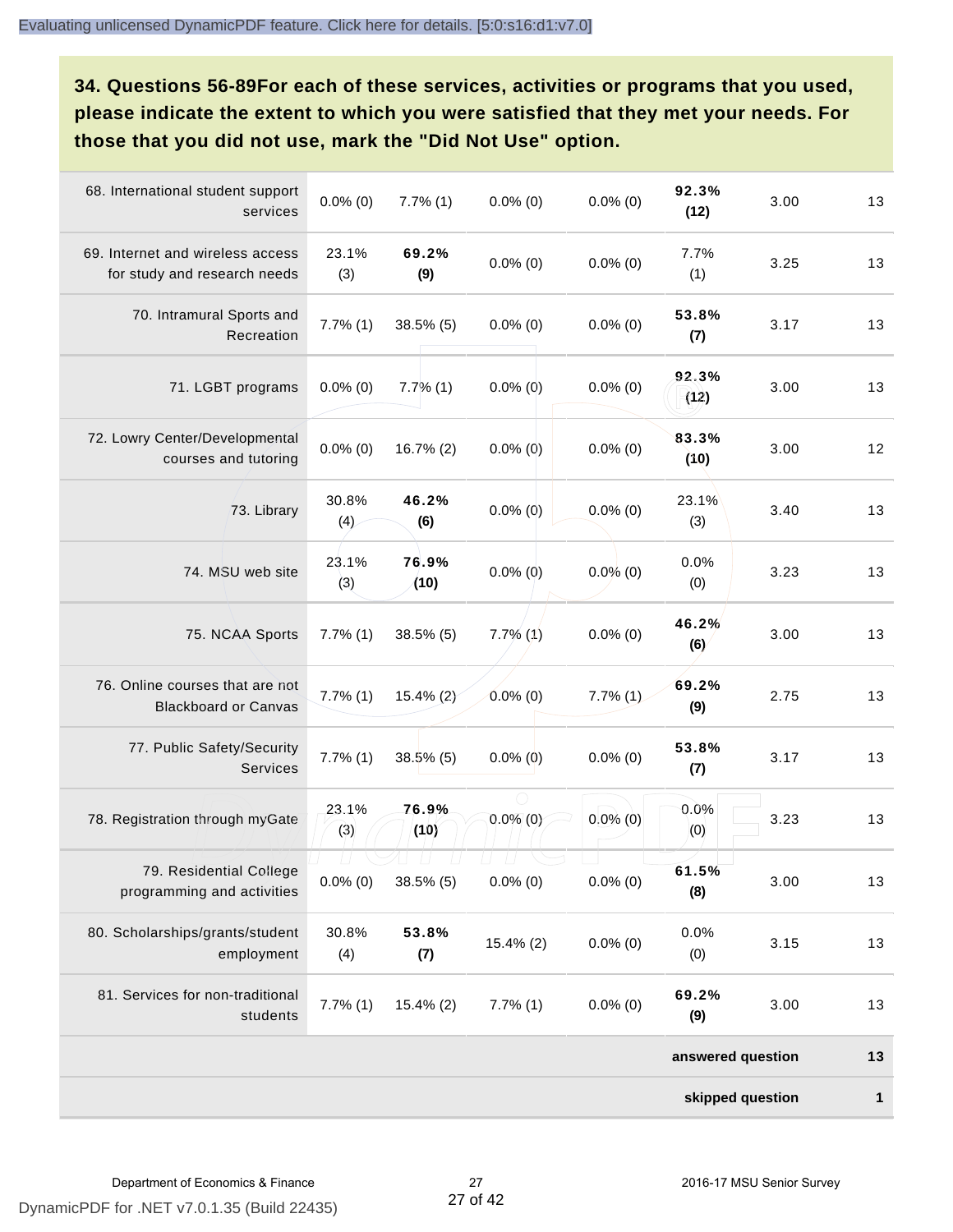## **34. Questions 56-89For each of these services, activities or programs that you used, please indicate the extent to which you were satisfied that they met your needs. For those that you did not use, mark the "Did Not Use" option.**

| 82. Student Disability Services<br>(SDS) | $0.0\%$ (0)   | $7.7\%$ (1)  | $0.0\%$ (0) | $0.0\%$ (0) | 92.3%<br>(12)     | 3.00 | 13 |
|------------------------------------------|---------------|--------------|-------------|-------------|-------------------|------|----|
| 83. Transcript requests                  | $7.7\%$ $(1)$ | 53.8%<br>(7) | $0.0\%$ (0) | $0.0\%$ (0) | 38.5%<br>(5)      | 3.13 | 13 |
| 84. Student Support Services<br>(SSS)    | $0.0\%$ (0)   | $15.4\%$ (2) | $0.0\%$ (0) | $0.0\%$ (0) | 84.6%<br>(11)     | 3.00 | 13 |
| 85. Transfer Center                      | $7.7\%$ (1)   | $38.5\%$ (5) | $0.0\%$ (0) | $0.0\%$ (0) | 53.8%<br>(7)      | 3.17 | 13 |
| 86. University Counseling Services       | $7.7\%$ (1)   | $7.7\%$ (1)  | $0.0\%$ (0) | $0.0\%$ (0) | 84.6%<br>(11)     | 3.50 | 13 |
| 87. Veteran Services                     | $0.0\%$ (0)   | $7.7\%$ (1)  | $0.0\%$ (0) | $0.0\%$ (0) | 92.3%<br>(12)     | 3.00 | 13 |
| 88. Wellness Center                      | 30.8%<br>(4)  | 61.5%<br>(8) | $0.0\%$ (0) | $0.0\%$ (0) | 7.7%<br>(1)       | 3.33 | 13 |
| 89. Women's Center                       | $0.0\%$ (0)   | $7.7\%$ (1)  | $0.0\%$ (0) | $0.0\%$ (0) | 92.3%<br>(12)     | 3.00 | 13 |
|                                          |               |              |             |             | answered question |      | 13 |

**skipped question 1**

DynamicPDF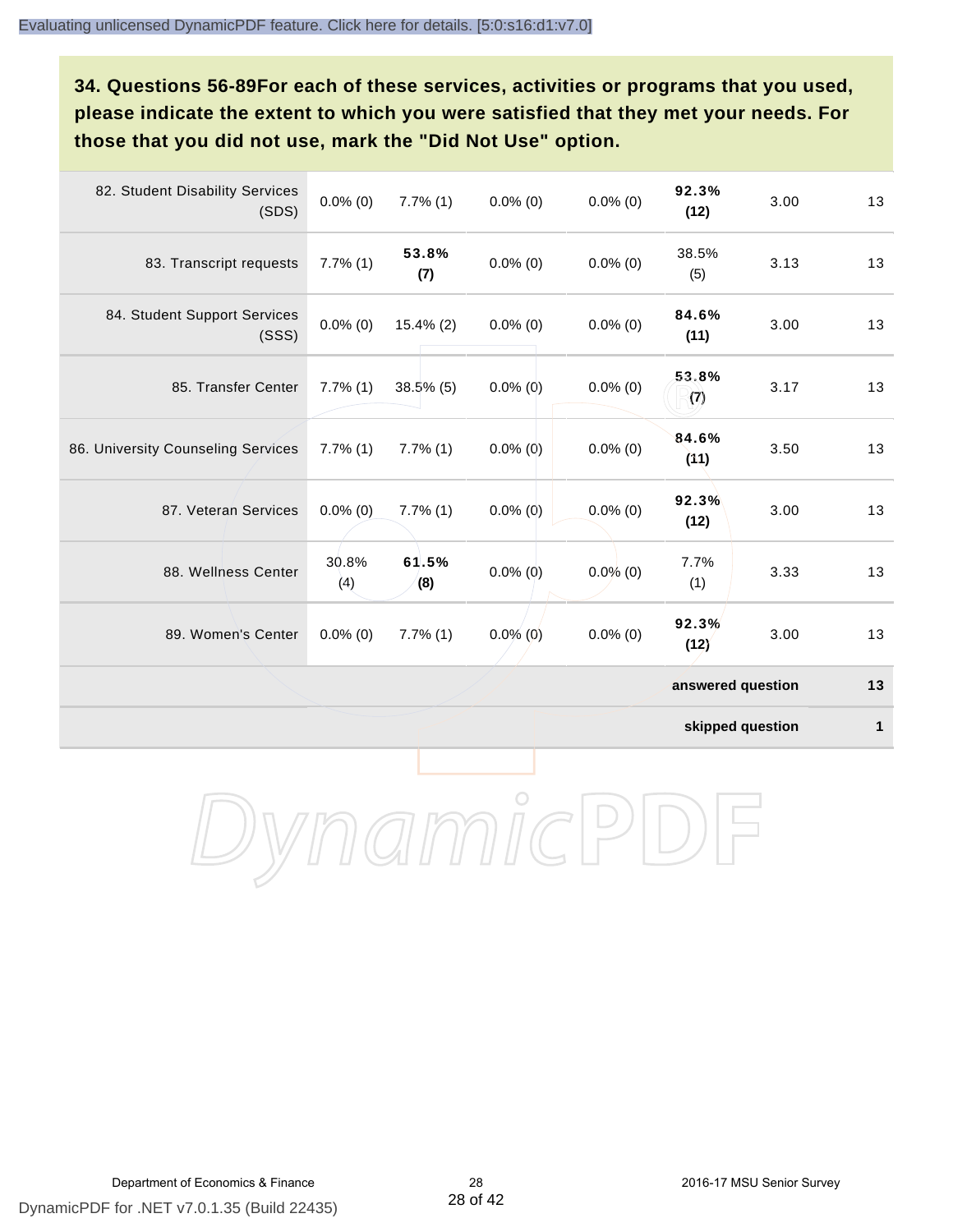#### **35. 90. To what extent did you participate in Residential College activities?**

|                     | <b>Response</b><br>Percent | Response<br>Count |
|---------------------|----------------------------|-------------------|
| Did not participate | 69.2%                      | $\boldsymbol{9}$  |
| Frequently          | 15.4%                      | $\overline{a}$    |
| Occasionally        | 7.7%                       | $\mathbf{1}$      |
| Seldom              | 7.7%                       | $\mathbf{1}$      |
|                     | answered question          | 13                |
|                     | skipped question           | $\mathbf{1}$      |
|                     | ynamicPl<br>$\bigcup$      |                   |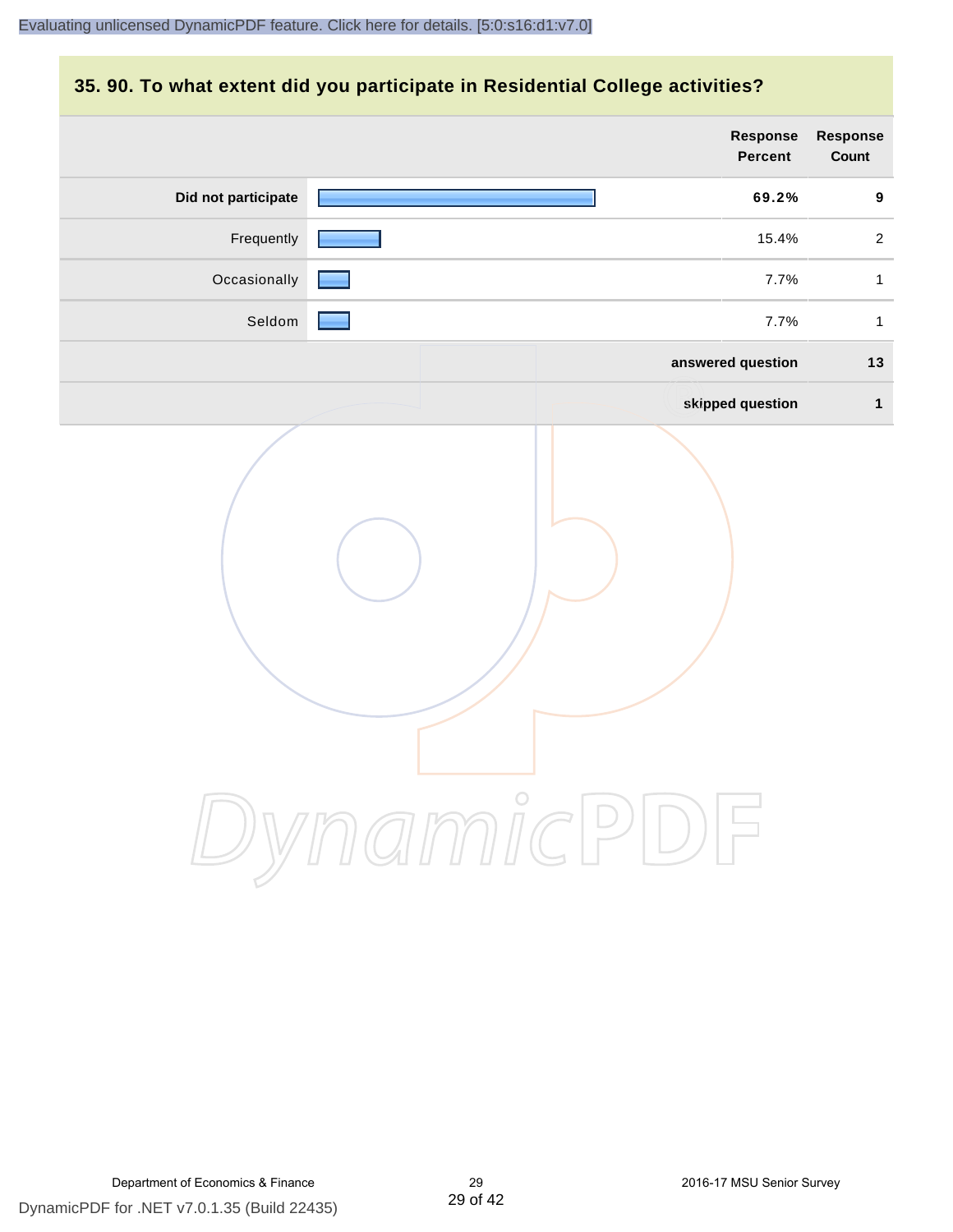#### **35. 90. To what extent did you participate in Residential College activities?**

| answered question |  | 13 |
|-------------------|--|----|
|-------------------|--|----|

#### **36. 91. Which phrase best describes your opinion of Residential Colleges?**

|                                                  |  | <b>Response</b><br><b>Percent</b> | <b>Response</b><br>Count |
|--------------------------------------------------|--|-----------------------------------|--------------------------|
| Not familiar with Residential<br><b>Colleges</b> |  | 53.8%                             | 7                        |
| Very positive                                    |  | 15.4%                             | $\overline{2}$           |
| Positive                                         |  | 30.8%                             | $\overline{4}$           |
| Negative                                         |  | 0.0%                              | $\mathbf 0$              |
| Very negative                                    |  | 0.0%                              | $\mathbf 0$              |
|                                                  |  | answered question                 | 13                       |
|                                                  |  | skipped question                  | 1                        |

## **37. 92. When you graduate how many times will you have studied abroad during your university career?**

|               | Response<br>Percent                                                              | <b>Response</b><br>Count |
|---------------|----------------------------------------------------------------------------------|--------------------------|
| <b>None</b>   | and the state of<br><b>Contract Contract Contract</b><br>$\overline{a}$<br>69.2% | 9                        |
| One           | 30.8%                                                                            | $\overline{4}$           |
| Two           | 0.0%                                                                             | 0                        |
| Three or more | 0.0%                                                                             | 0                        |
|               | answered question                                                                | 13                       |
|               | skipped question                                                                 | 1                        |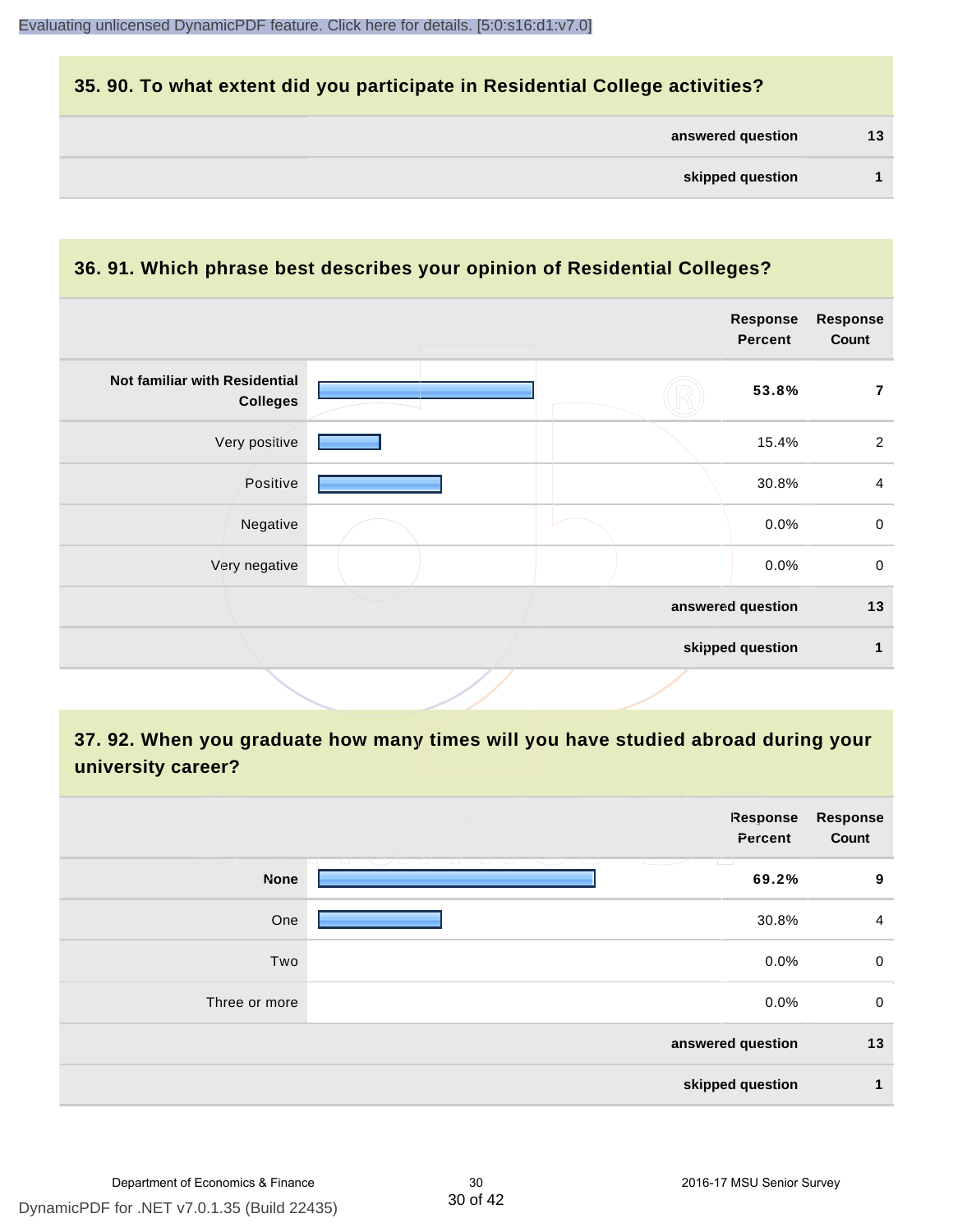# **38. Questions 93-102 The University has formulated ten desired "Characteristics of the Murray State University Graduate." Please indicate how effective your MSU experience was in enhancing your abilities in each area.**

|                                                                                                                                                                      | <b>Very</b><br>effective | <b>Effective</b> | Ineffective | <b>Very</b><br>ineffective | Rating<br>Average | Rating<br>Count |
|----------------------------------------------------------------------------------------------------------------------------------------------------------------------|--------------------------|------------------|-------------|----------------------------|-------------------|-----------------|
| 93. Engage in mature,<br>independent and creative thought<br>and express that thought<br>effectively in oral and written<br>communication;                           | 46.2% (6)                | 53.8% (7)        | $0.0\%$ (0) | $0.0\%$ (0)                | 3.46              | 13              |
| 94. Understand and apply the<br>critical and scientific<br>methodologies that academic<br>disciplines employ to discover<br>knowledge and ascertain its<br>validity; | $30.8\%$ (4)             | 69.2% (9)        | $0.0\%$ (0) | $0.0\%$ (0)                | 3.31              | 13              |
| 95. Apply sound standards of<br>information gathering, analysis<br>and evaluation to reach logical<br>decisions;                                                     | 38.5% (5)                | $61.5\%$ (8)     | $0.0\%$ (0) | $0.0\%$ (0)                | 3.38              | 13              |
| 96. Understand the roles and<br>applications of science and<br>technology in the solution of the<br>problems of a changing world;                                    | $30.8\%$ (4)             | 69.2% (9)        | $0.0\%$ (0) | $0.0\%$ (0)                | 3.31              | 13              |
| 97. Demonstrate a critical<br>understanding of the world's<br>historical, literary, philosophical<br>and artistic traditions;                                        | 15.4% (2)                | $61.5\%$ (8)     | 23.1% (3)   | $0.0\%$ (0)                | 2.92              | 13              |
| 98. Understand the dynamics of<br>cultural diversity, of competing<br>economic and political systems,<br>and of complex moral and ethical<br>issues;                 | 15.4% (2)                | 76.9% (10)       | $7.7\%$ (1) | $0.0\%$ (0)                | 3.08              | 13              |
| 99. Understand the nature of and<br>engage in ethical behavior and<br>responsible citizenship;                                                                       | $38.5\%$ (5)             | $61.5\%$ (8)     | $0.0\%$ (0) | $0.0\%$ (0)                | 3.38              | 13              |
|                                                                                                                                                                      |                          |                  |             |                            | answered question | 13              |
|                                                                                                                                                                      |                          |                  |             |                            | skipped question  | 1               |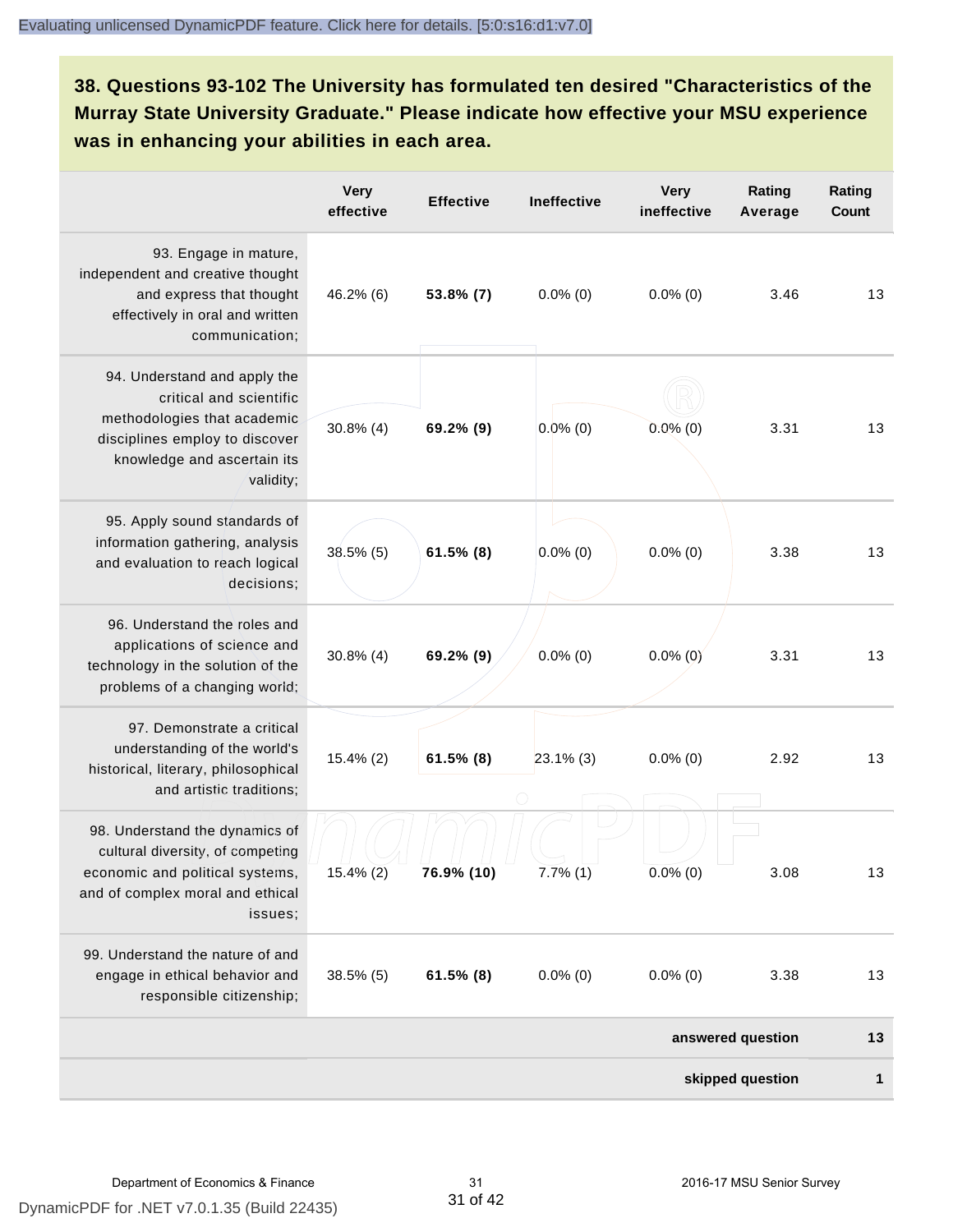# **38. Questions 93-102 The University has formulated ten desired "Characteristics of the Murray State University Graduate." Please indicate how effective your MSU experience was in enhancing your abilities in each area.**

| 100. Understand the importance of<br>the behaviors necessary to<br>maintain a healthy lifestyle; | $23.1\%$ (3) | 76.9% (10)   | $0.0\%$ (0) | $0.0\%$ (0)       | 3.23             | 13           |
|--------------------------------------------------------------------------------------------------|--------------|--------------|-------------|-------------------|------------------|--------------|
| 101. Demonstrate mastery of a<br>chosen field of study;                                          | 46.2% (6)    | 53.8% (7)    | $0.0\%$ (0) | $0.0\%$ (0)       | 3.46             | 13           |
| 102. Value intellectual pursuit and<br>continuous learning in a changing<br>world.               | 38.5% (5)    | $61.5\%$ (8) | $0.0\%$ (0) | $0.0\%$ (0)       | 3.38             | 13           |
|                                                                                                  |              |              |             | answered question |                  | 13           |
|                                                                                                  |              |              |             |                   | skipped question | $\mathbf{1}$ |
|                                                                                                  |              |              |             |                   |                  |              |
|                                                                                                  |              |              |             |                   |                  |              |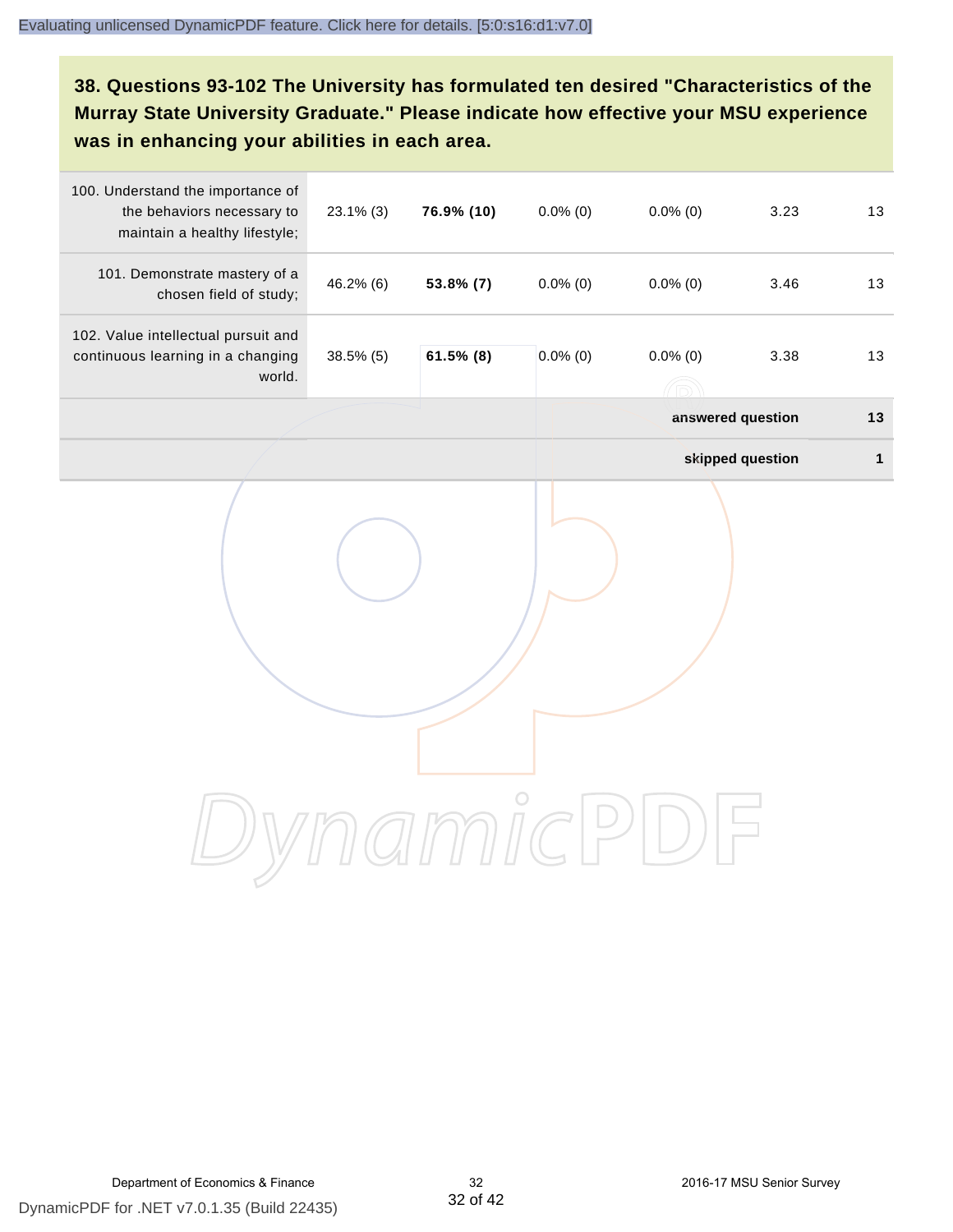## **39. 103. What do you expect to do after you graduate? answered question 13 skipped question 1 Response Percent Response Count** I am unsure of my immediate plans. 7.7% 1 **I will look for a job. 46.2% 6** I will continue working in the position I now have. 0.0% 0 I will work at a position I recently accepted. 23.1% 3 I will do additional undergraduate work. 0.0% 0 I will go to graduate school. **23.1%** 3 I will go to law school.  $\sim$  0.0% 0 I will go to medical school.  $\qquad \qquad \qquad$  0.0% 0 I will go to other professional school. 0.0% 0 I will not work or attend school. 0.0% 0

DynamicPD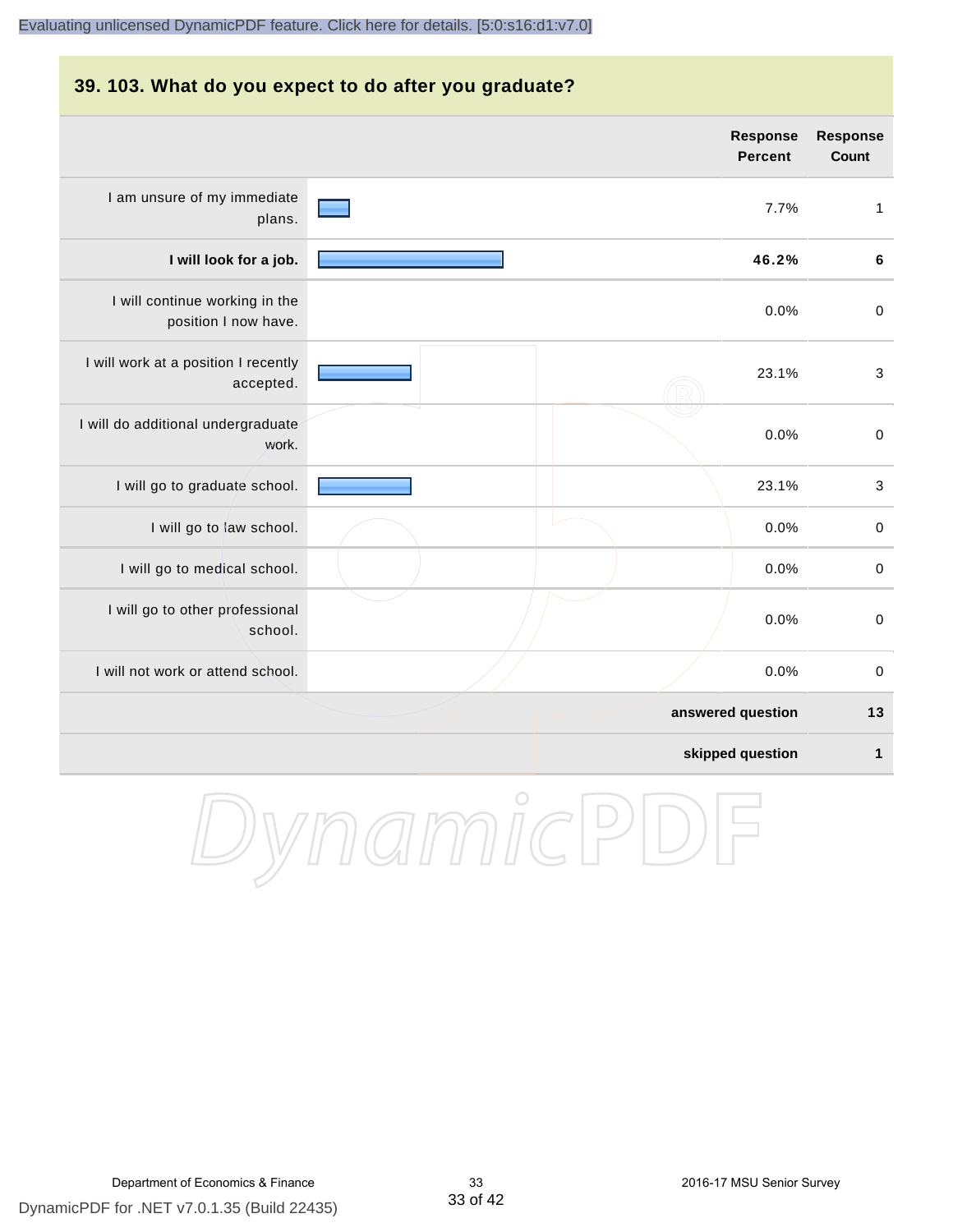# **39. 103. What do you expect to do after you graduate? answered question 13 skipped question 1**

#### **40. 104. If you are already employed, how closely related is your job to your field of study?**

|                     |            | <b>Response</b><br><b>Percent</b> | <b>Response</b><br>Count |
|---------------------|------------|-----------------------------------|--------------------------|
| Extremely close     |            | 23.1%                             | $\mathbf{3}$             |
| Somewhat close      |            | 30.8%                             | $\overline{4}$           |
| Somewhat different  |            | 0.0%                              | $\pmb{0}$                |
| Extremely different |            | 0.0%                              | $\pmb{0}$                |
| I cannot determine  |            | 0.0%                              | $\pmb{0}$                |
| Does not apply      |            | 46.2%                             | $\bf 6$                  |
|                     |            | answered question                 | 13                       |
|                     |            | skipped question                  | $\mathbf{1}$             |
|                     | $\bigcirc$ |                                   |                          |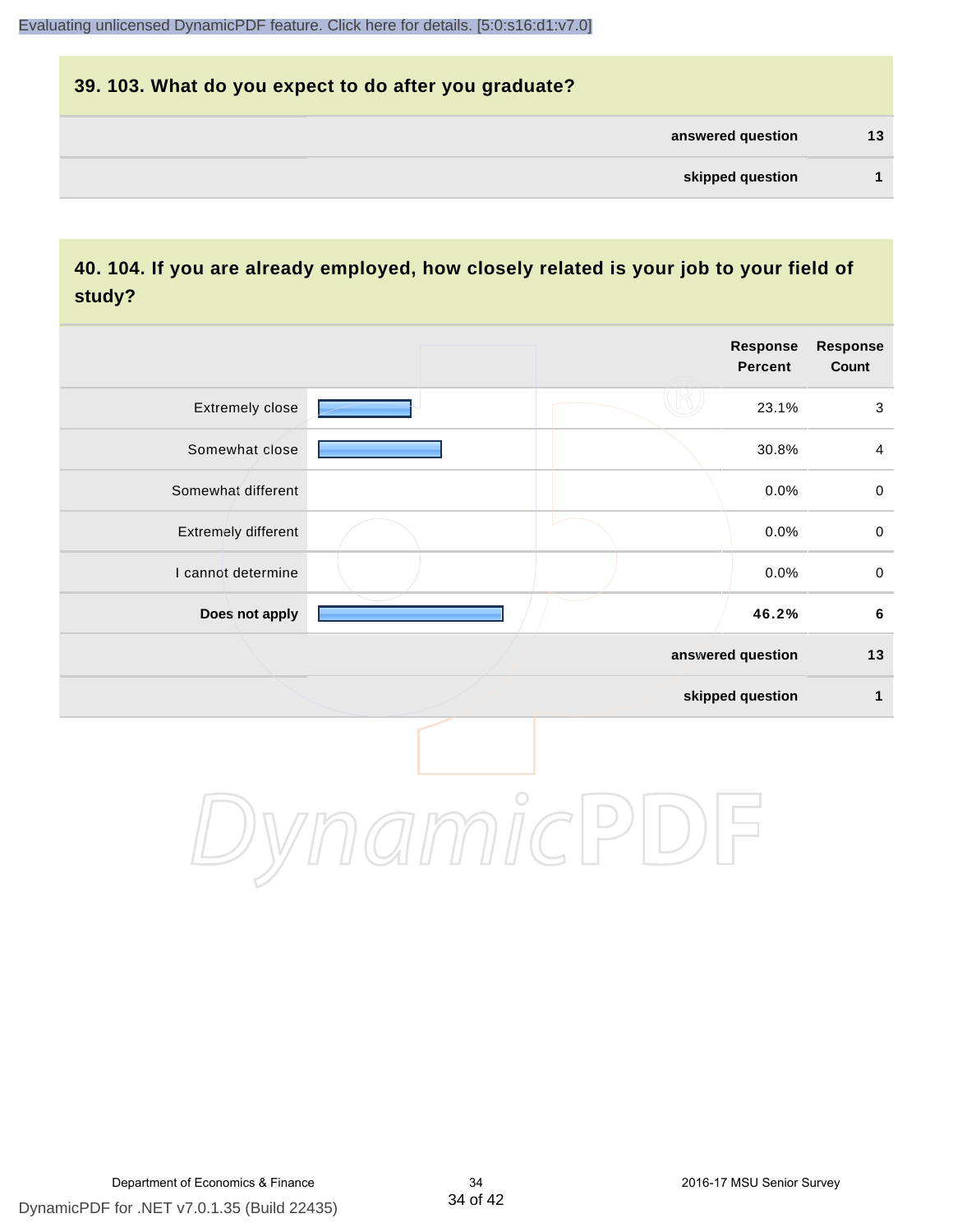# **41. 105. If you intend to work full-time, what do you expect your salary to be?**

|                     |            | <b>Response</b><br>Percent | <b>Response</b><br>Count |
|---------------------|------------|----------------------------|--------------------------|
| Above \$75,000      |            | 0.0%                       | $\pmb{0}$                |
| $$65,000 - $75,000$ |            | 0.0%                       | $\pmb{0}$                |
| \$55,000 - \$64,999 |            | 0.0%                       | $\pmb{0}$                |
| \$45,000 - \$54,999 |            | 30.8%                      | $\overline{\mathbf{4}}$  |
| \$35,000 - \$44,999 |            | 30.8%                      | $\overline{\mathbf{4}}$  |
| \$25,000 - \$34,999 |            | 7.7%                       | $\mathbf{1}$             |
| Below \$25,000      |            | 7.7%                       | $\mathbf{1}$             |
| Does not apply      |            | 23.1%                      | $\mathfrak{S}$           |
|                     |            | answered question          | 13                       |
|                     |            | skipped question           | $\mathbf{1}$             |
|                     | $\bigcirc$ |                            |                          |
|                     |            |                            |                          |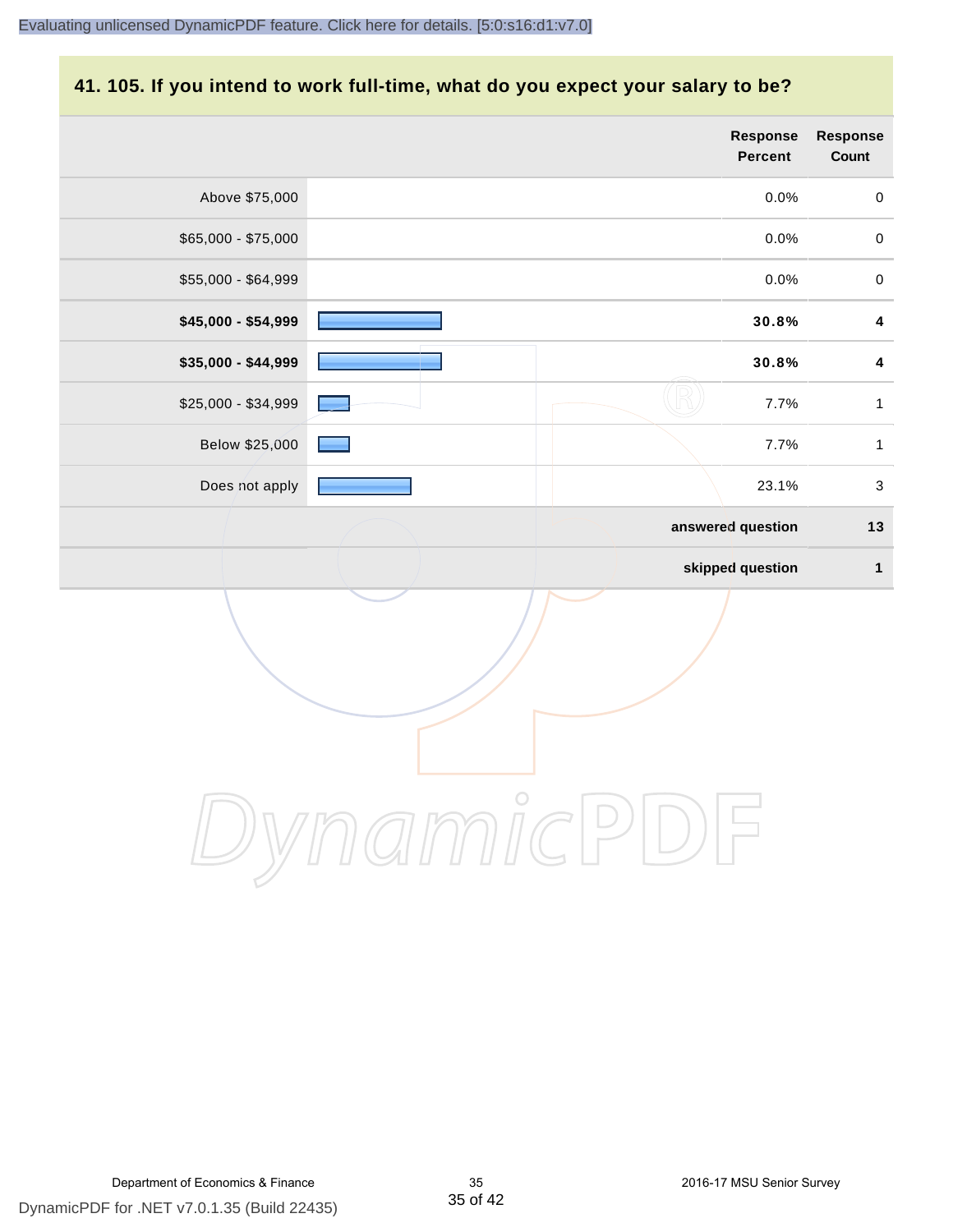#### **41. 105. If you intend to work full-time, what do you expect your salary to be?**

| answered question | 13 |
|-------------------|----|
|                   |    |

#### **42. 106. If you intend to continue your education, please indicate which statement best describes the institution you will attend.**

|                                        |  | <b>Response</b><br><b>Percent</b> | <b>Response</b><br>Count |
|----------------------------------------|--|-----------------------------------|--------------------------|
| <b>Murray State University</b>         |  | 38.5%                             | 5                        |
| University/College in Kentucky         |  | 0.0%                              | $\mathbf 0$              |
| University/College outside<br>Kentucky |  | 23.1%                             | 3                        |
| Does not apply                         |  | 38.5%                             | 5                        |
|                                        |  | answered question                 | 13                       |
|                                        |  | skipped question                  |                          |
|                                        |  |                                   |                          |

#### **43. 107. "I would recommend Murray State University to a prospective student."**

|                       | <b>Response</b><br>Percent | <b>Response</b><br>Count |
|-----------------------|----------------------------|--------------------------|
| <b>Strongly agree</b> | 92.3%                      | 12                       |
| Agree                 | 7.7%                       | 1                        |
| <b>Disagree</b>       | 0.0%                       | $\mathbf 0$              |
| Strongly disagree     | 0.0%                       | $\mathbf 0$              |
|                       | answered question          | 13                       |
|                       | skipped question           | 1                        |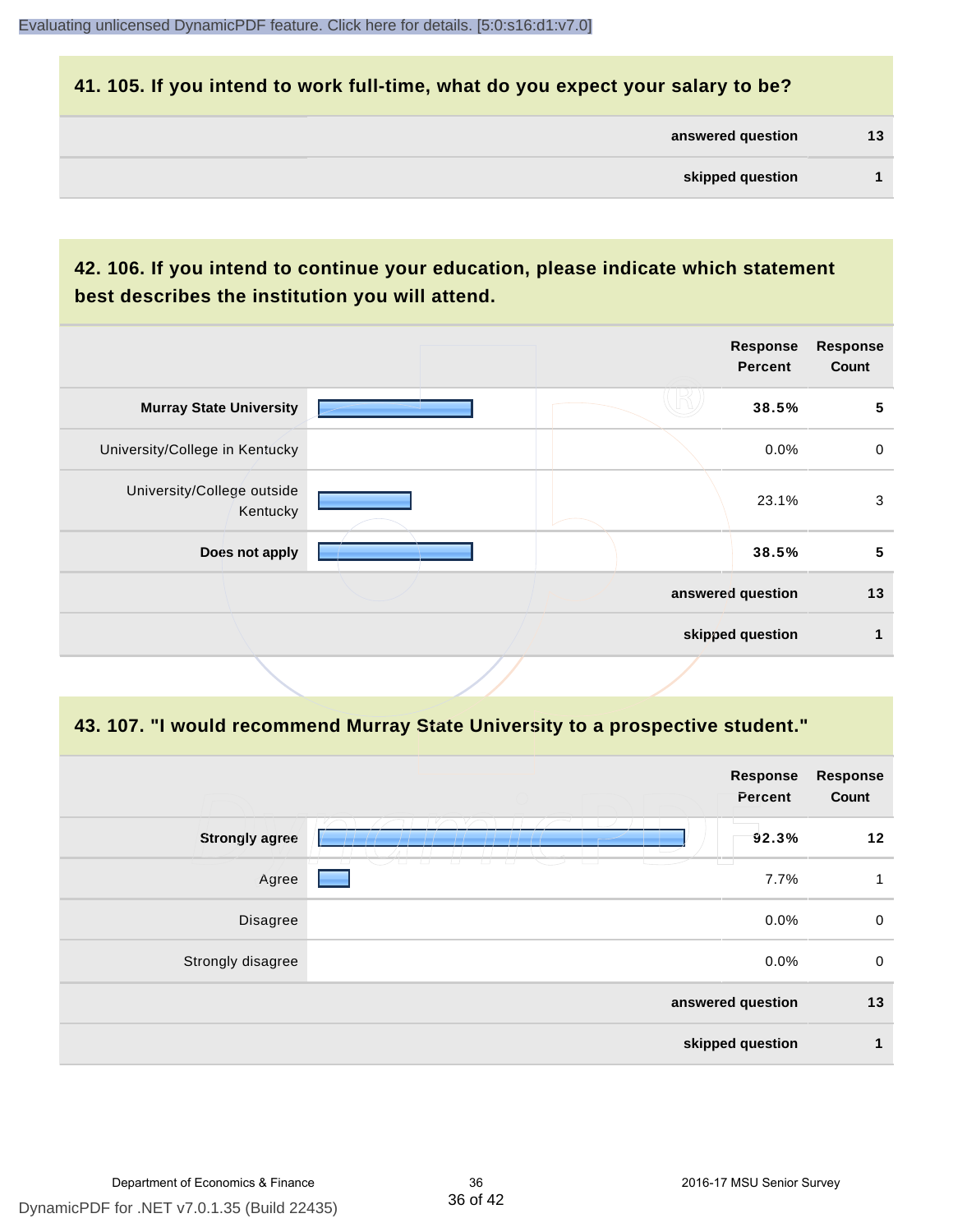# **44. Feedback: answered question 1 Response Count** 1

**skipped question 13**

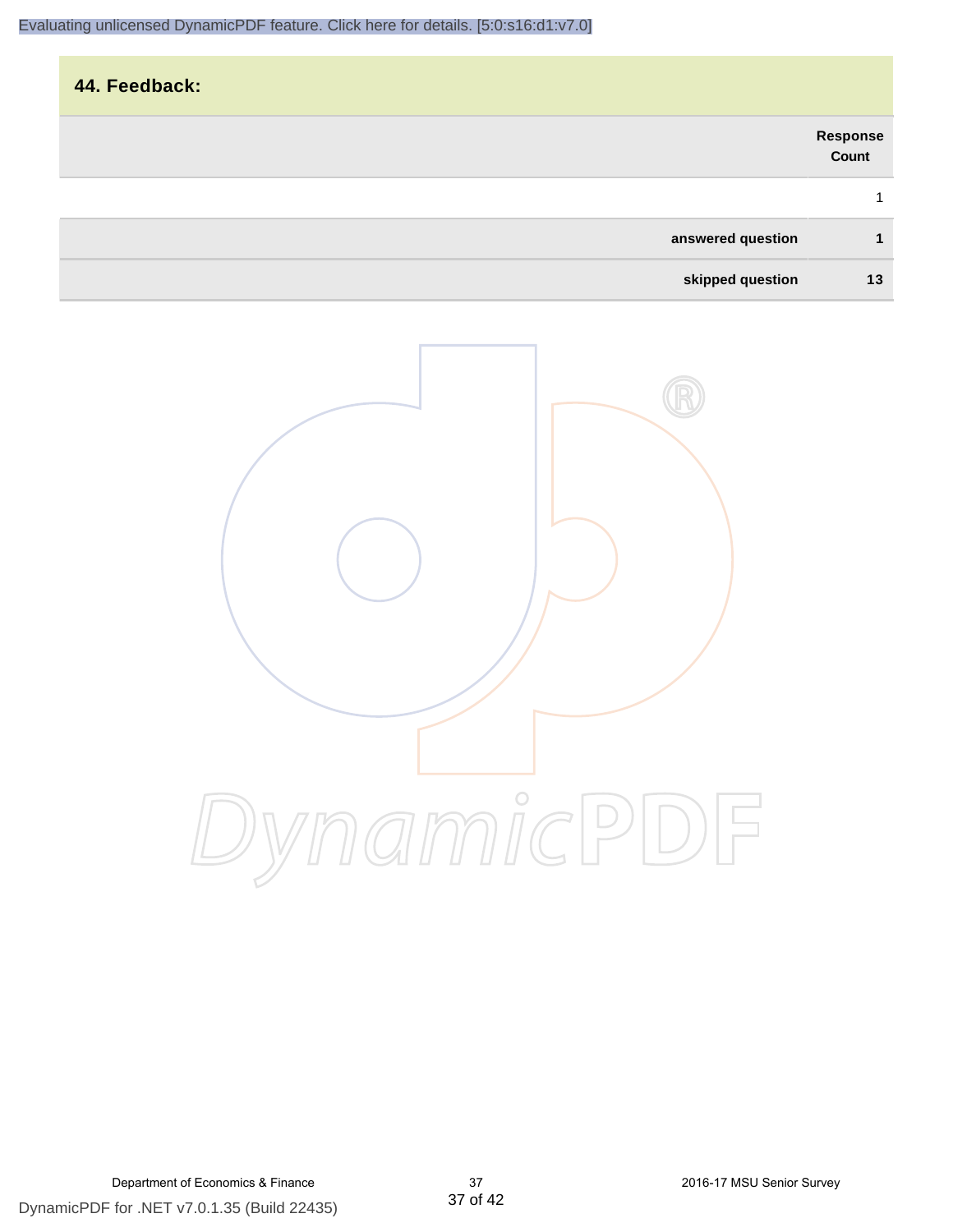|                                                 |  | <b>Response</b><br><b>Percent</b> | <b>Response</b><br>Count |
|-------------------------------------------------|--|-----------------------------------|--------------------------|
| Accounting                                      |  | 0.0%                              | $\mathbf 0$              |
| Advertising                                     |  | 0.0%                              | $\pmb{0}$                |
| <b>Business Administration</b><br>(associate's) |  | 0.0%                              | $\pmb{0}$                |
| <b>Business Administration</b><br>(bachelor's)  |  | 0.0%                              | $\pmb{0}$                |
| <b>Business GIS (certificate)</b>               |  | 0.0%                              | $\mathbf 0$              |
| <b>Computer Information Systems</b>             |  | 0.0%                              | $\pmb{0}$                |
| <b>Computer Science</b>                         |  | 0.0%                              | $\mathbf 0$              |
| Economics                                       |  | 0.0%                              | $\pmb{0}$                |
| Finance                                         |  | 0.0%                              | $\pmb{0}$                |
| <b>Graphic Communications Media</b>             |  | 0.0%                              | $\mathbf 0$              |
| <b>International Business</b>                   |  | 0.0%                              | $\pmb{0}$                |
| Journalism                                      |  | 0.0%                              | $\mathbf 0$              |
| Management                                      |  | 0.0%                              | $\pmb{0}$                |
| Marketing                                       |  | 0.0%                              | $\,0\,$                  |
| Organizational Communication                    |  | 0.0%                              | $\pmb{0}$                |
| <b>Public Relations</b>                         |  | 0.0%                              | $\mathbf 0$              |
| <b>Television Production</b>                    |  | 0.0%                              | $\mathsf 0$              |
| <b>Telecommunications Systems</b><br>Mgmt       |  | 0.0%                              | $\mathbf 0$              |
|                                                 |  | answered question                 | $\pmb{0}$                |
| skipped question                                |  | $14$                              |                          |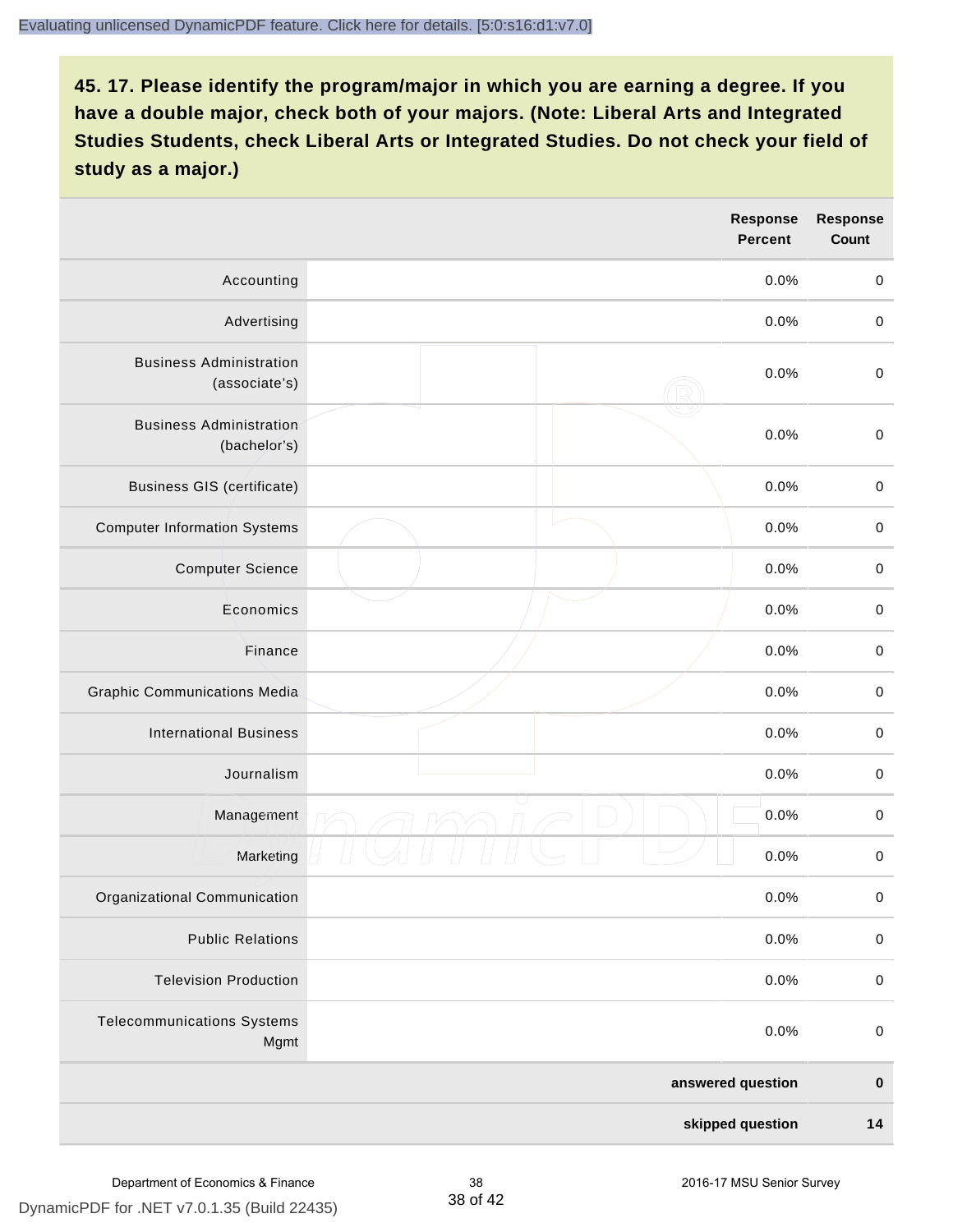| <b>Career &amp; Technical Education</b><br>(associate's) | 0.0%              | $\pmb{0}$   |
|----------------------------------------------------------|-------------------|-------------|
| <b>Career &amp; Technical Education</b><br>(bachelor's)  | 0.0%              | $\mathbf 0$ |
| <b>Criminal Justice</b>                                  | 0.0%              | $\,0\,$     |
| <b>Elementary School Education</b>                       | 0.0%              | $\,0\,$     |
| Health & Physical Education                              | 0.0%              | $\,0\,$     |
| Interdisciplinary Early Childhood<br>Education           | 0.0%              | $\pmb{0}$   |
| Learning & Behavior Disorders                            | 0.0%              | $\,0\,$     |
| Middle School Education                                  | 0.0%              | $\mathbf 0$ |
| <b>Recreation &amp; Leisure Services</b>                 | 0.0%              | $\mathbf 0$ |
| Social Work                                              | 0.0%              | $\mathbf 0$ |
| Youth & Nonprofit Leadership                             | 0.0%              | $\mathbf 0$ |
| Art                                                      | 0.0%              | $\,0\,$     |
| Creative Writing (BFA)                                   | 0.0%              | $\pmb{0}$   |
| English                                                  | 0.0%              | $\pmb{0}$   |
| English Education (TESOL)                                | 0.0%              | $\pmb{0}$   |
| Philosophy                                               | 0.0%              | 0           |
| <b>International Affairs</b>                             | 0.0%              | $\pmb{0}$   |
| <b>Political Science</b>                                 | 0.0%              | $\mathbf 0$ |
| <b>Public Administration</b>                             | 0.0%              | $\mathbf 0$ |
|                                                          | answered question | $\pmb{0}$   |
|                                                          | skipped question  | 14          |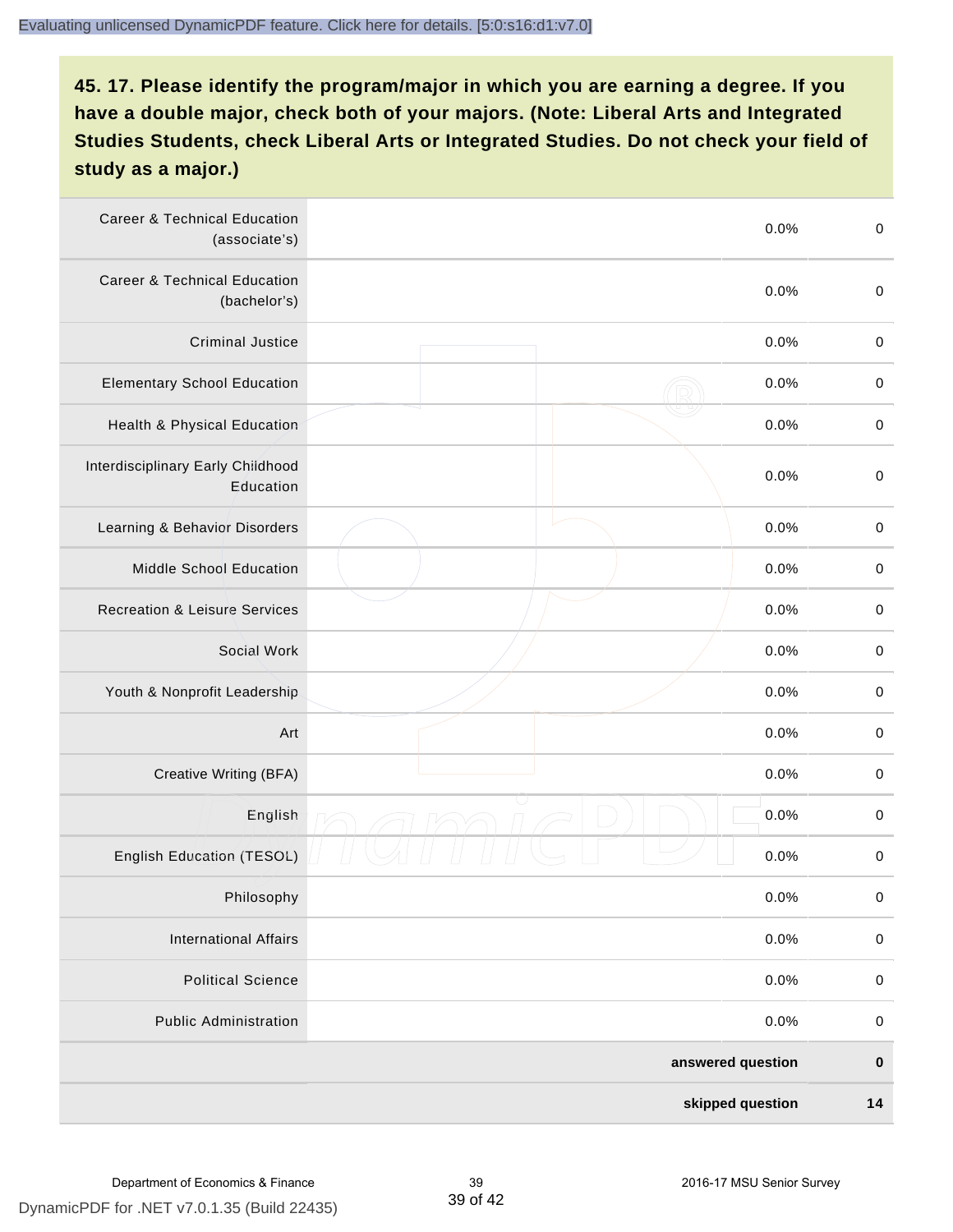| Sociology                                     | 0.0%       |         | $\mathbf 0$ |
|-----------------------------------------------|------------|---------|-------------|
| History                                       |            | $0.0\%$ | $\pmb{0}$   |
| <b>Liberal Arts</b>                           |            | 0.0%    | $\mathbf 0$ |
| French                                        |            | 0.0%    | $\pmb{0}$   |
| German                                        |            | 0.0%    | $\mathbf 0$ |
| Japanese                                      |            | 0.0%    | $\mathbf 0$ |
| Spanish                                       |            | 0.0%    | $\pmb{0}$   |
| Music                                         |            | 0.0%    | $\pmb{0}$   |
| <b>Music Business</b>                         |            | 0.0%    | $\pmb{0}$   |
| Psychology                                    |            | 0.0%    | $\mathbf 0$ |
| Theatre                                       |            | 0.0%    | $\mathbf 0$ |
| Biology                                       |            | 0.0%    | $\mathbf 0$ |
| Wildlife & Conservation Biology               |            | 0.0%    | $\pmb{0}$   |
| Chemistry                                     |            | 0.0%    | $\pmb{0}$   |
| <b>Applied Physics</b>                        | $\bigcirc$ | 0.0%    | $\mathbf 0$ |
| <b>Engineering Physics</b>                    |            | 0.0%    | $\mathbf 0$ |
| Physics                                       |            | 0.0%    | $\mathbf 0$ |
| Geosciences                                   |            | 0.0%    | $\pmb{0}$   |
| Civil Engineering Technology<br>(associate's) |            | 0.0%    | $\pmb{0}$   |
| Civil Engineering Technology<br>(bachelor's)  |            | 0.0%    | $\pmb{0}$   |
| answered question                             |            |         | $\pmb{0}$   |
| skipped question                              |            |         | $14$        |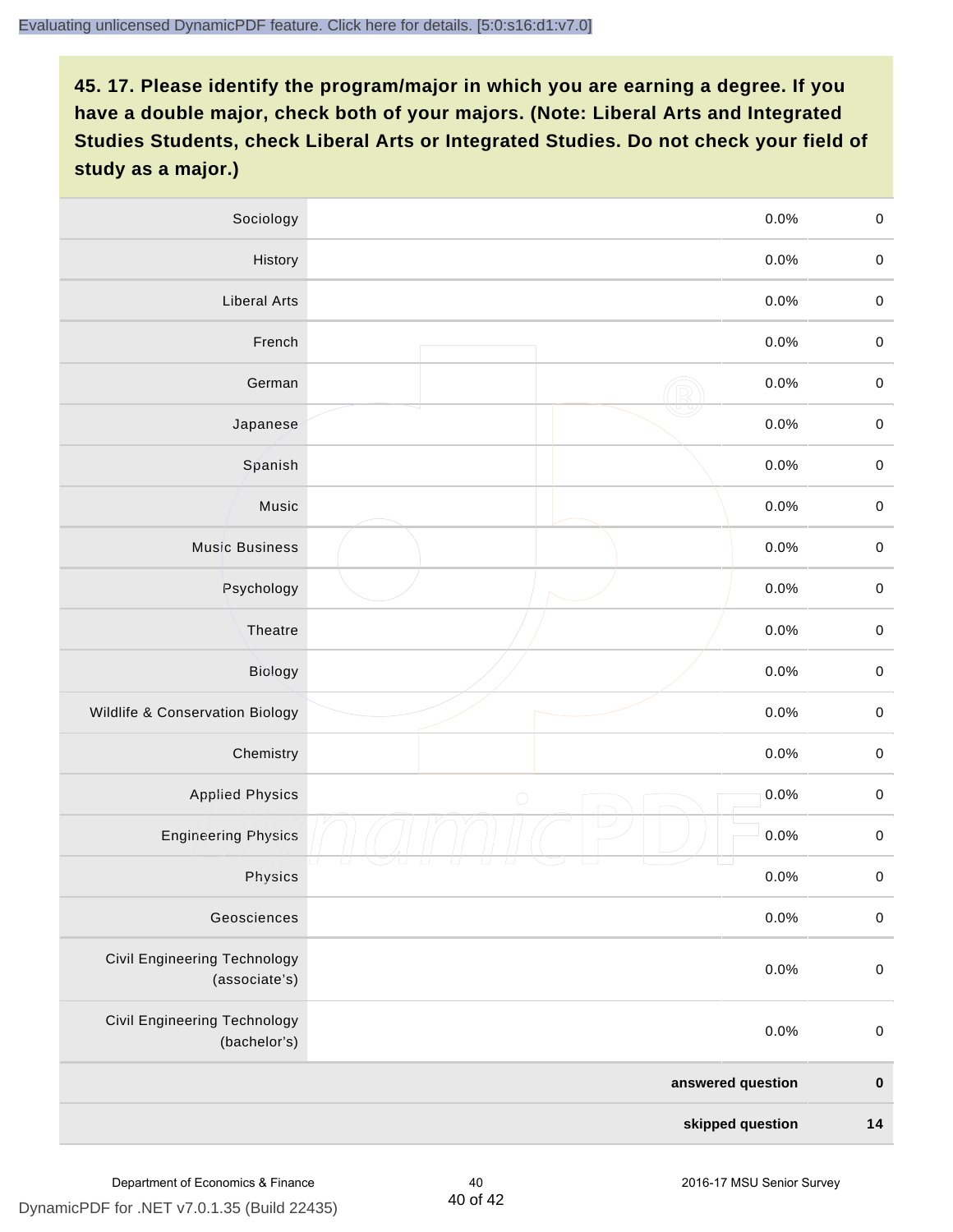| <b>Electromechanical Engineering</b><br>Technology | 0.0%              | $\mathbf 0$ |
|----------------------------------------------------|-------------------|-------------|
| <b>Engineering Graphics &amp; Design</b>           | 0.0%              | $\mathbf 0$ |
| <b>Interior Design</b>                             | 0.0%              | $\,0\,$     |
| Manufacturing Technology                           | 0.0%              | $\,0\,$     |
| Occupational Safety and Health                     | 0.0%              | $\pmb{0}$   |
| <b>Industrial Technology</b><br>(associate's)      | 0.0%              | $\,0\,$     |
| <b>Mathematics</b>                                 | 0.0%              | $\,0\,$     |
| <b>Telecommunications Systems</b><br>Mgmt          | 0.0%              | $\,0\,$     |
| Agricultural Science & Technology<br>(associate's) | 0.0%              | $\mathbf 0$ |
| Agricultural Science (bachelor's)                  | 0.0%              | $\mathbf 0$ |
| Animal Technology/Animal-Equine                    | 0.0%              | $\,0\,$     |
| Animal Technology/Vet Tech,<br>Pre-Vet             | 0.0%              | $\,0\,$     |
| Athletic Training                                  | 0.0%              | $\,0\,$     |
| <b>Communication Disorders</b>                     | 0.0%              | $\,0\,$     |
| <b>Exercise Science</b>                            | 0.0%              | $\pmb{0}$   |
| Nursing                                            | 0.0%              | $\pmb{0}$   |
| Nursing/RN to BSN                                  | 0.0%              | $\pmb{0}$   |
| Nutrition, Dietetics, & Food Mgmt                  | 0.0%              | $\,0\,$     |
|                                                    | answered question | $\pmb{0}$   |
|                                                    | skipped question  | 14          |